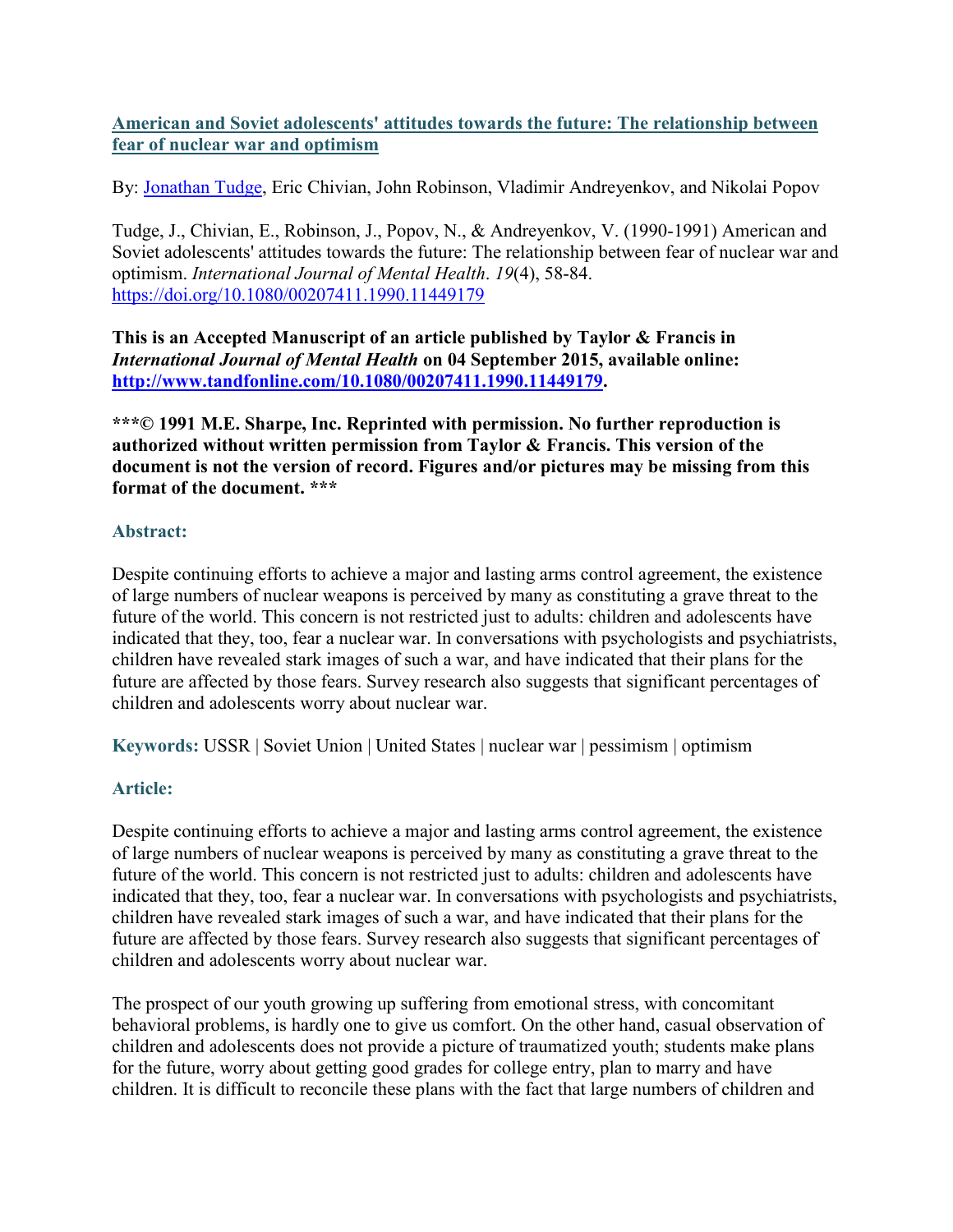adolescents surveyed by various researchers in different countries say that they are very worried by the threat of nuclear war. We clearly must be cautious before assuming that an expressed fear of nuclear war leads to a psychological state of stress or despair or to negative behavioral consequences.

The purpose of this paper is to examine the connection between worry about nuclear war and attitudes toward the future. In particular, we are interested in knowing whether children and adolescents who say that they are worried about nuclear war have a more pessimistic world outlook than those who are less worried, and whether the relationship is moderated by their knowledge of the consequences of such a war. Furthermore, we wished to know the extent to which the relationship varies in two countries (the United States and Soviet Union) and, within each country, whether the relationship differs by age and gender.

An interest in the beliefs and attitudes of youth toward nuclear weapons and nuclear war is almost as old as the weapons themselves. The first study of adolescent views on this topic was conducted in 1947 by Remmers and his colleagues [1]. Only a quarter of their sample of 10,000 high-school students from across the country did *not* expect the United States to be at war with the Soviet Union within the next five years.

Perhaps not surprisingly, psychologists' concern with adolescents' attitudes toward nuclear war has tended to coincide with periods of increasing tension in the world. The Berlin Wall and the Cuban missile crisis no doubt played a part in reviving the issue at both a scholarly and an emotional level. In 1962 only 17% of a randomly selected sample of 2,000 high-school students believed that the chances for peace were greater than even, and 70% felt reasonably sure that an attack on the United States would be with nuclear weapons [2]. Interview data obtained in the early 1960s from a sample of 10–17-year-olds [3] and information from junior-high and highschool students [4] revealed similar findings: that 25%~0% of these samples felt that a nuclear war was either' 'very possible'' or' 'certain.''

The depressing images of the future revealed by these adolescents hardly resulted in an increase in interest in the questions, at least on the part of the academic community. As Chivian and his colleagues put it: ''Awareness of this issue seemed, like the testing of nuclear weapons, to have gone underground" [5]. However, the last decade has seen a revival of interest in this topic; and it is now difficult to agree with  $Smith<sub>1</sub><sup>1</sup>$  $Smith<sub>1</sub><sup>1</sup>$  $Smith<sub>1</sub><sup>1</sup>$  who in 1982 complained about the paucity of hard data on this topic, as a large number of studies on adolescent beliefs about nuclear war have since been conducted in many countries around the world.

According to the literature, one impression revealed through interviews and analysis of responses to questionnaires is that teen-agers are growing up feeling depressed and pessimistic about the future. ''Time and time again, in response to questions about nuclear conflict, [adolescents] said—and they said it bitterly—that they would pay the biggest price. They would be denied a chance to live, to love, to work, to bear children and raise a family" [6]. Austin & Mack [7] have made similar points, as have Goodman and her colleagues [8]. Stillion and her co-workers [9], reporting the results of a multinational study, found that between a third and a half of the subjects

l

<span id="page-1-0"></span><sup>&</sup>lt;sup>1</sup> B. Smith (1982) The threat of nuclear war: Psychological impact. Address to the Psychologists for Social Responsibility, Eugene, OR.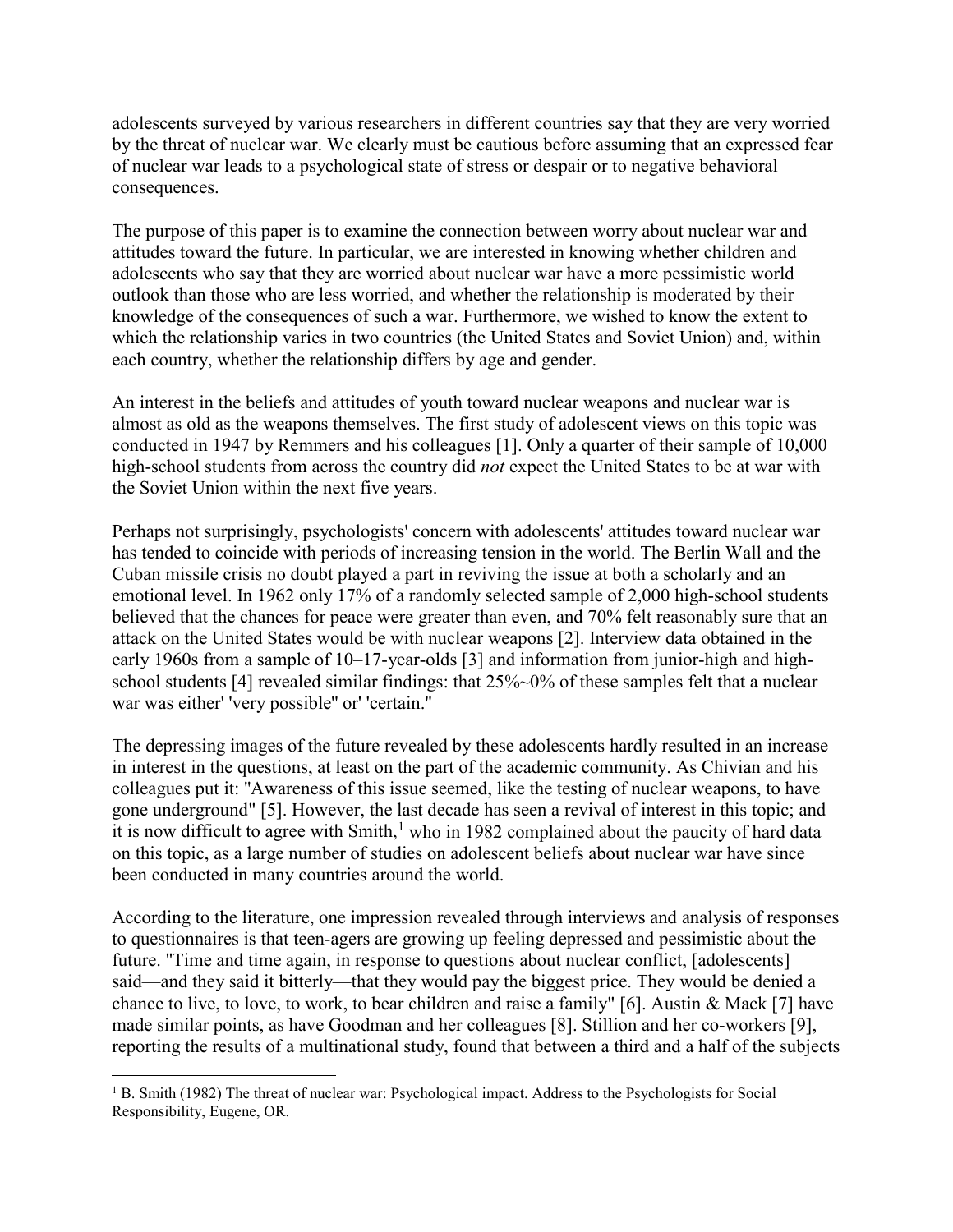in each of six countries said that they were pessimistic when they thought about nuclear war although, as the authors pointed out, over half of their sample reported no such pessimistic feelings. Lewis and his colleagues [10] reported that approximately a quarter of their random, representative, and national sample of almost eight thousand Canadian students from grades 7 to 12 felt that the nuclear threat was influential in their desire to ''live for today and forget about the future,'' and that it was influential in their future marriage and family plans.

These findings are not restricted to adolscents. Newcomb [11], in his sample of 700 19-24-yearolds, found that anxiety about nuclear war was associated with less purpose in life, more depression, and more drug use. Haste [ 12] assumes that "everybody's scared," but that various coping mechanisms are used to allow people to cope.

The relationship between expressed worry about nuclear war and attitudes toward the future is not clear-cut, however. Diamond & Bachman [13] have found it necessary to differentiate between "concern" (which they liken to "worry," but without the affective component implied by "worry") and "despair"; they argue that these constructs are not only different but uncorrelated. In their data, students who scored high on ''concern'' did not differ from their classmates in terms of their level of optimism about the future; but those who scored high on "despair" were far more likely than their peers to feel worthless, alienated, and dissatisfied with life. Because these data include only high-school seniors, however, it is unclear whether younger adolescents would respond in similar fashion.

Deutsch [14], Beardslee & Mack [15], Tizard [16], and others have also pointed out that the relationship between an expressed fear of nuclear war and behavioral manifestations of those fears is by no means simple; one cannot simply assume a causal connection between them. Thus, responding on a questionnaire that one is ''very worried'' about nuclear war, combined with a realistic understanding of the likely consequences of such a war, does not necessarily cause adolescents to give up on school or decide that there is no point in planning for the future.

A further problem, often noted in the literature [14,17], is that anxiety or concern may be artificially stimulated by the mere fact of being asked to fill out a questionnaire that is known to be about nuclear war. If the respondents believe, moreover, that the people administering the questionnaire are part of an activist group, they may be more inclined to answer in what they perceive as the ''expected'' fashion.

Doubt has also been cast on the validity of much of the data collected because many researchers, as they themselves acknowledge, have based their findings on accidental or "opportunistic" samples that could not be considered to be representative of the adolescent population in the community or culture of interest. Self-selected samples are notoriously biased; people who are concerned with a particular issue are far more likely to fill in a questionnaire relating to it, thus ensuring findings of higher levels of concern than might be experienced by the population in general. Similarly, teachers or parents who are concerned about the issue are more likely to permit their students or children to respond to a questionnaire. Moreover, if they themselves are concerned, they are more likely to have discussed the issue with their children than parents or teachers who are less concerned.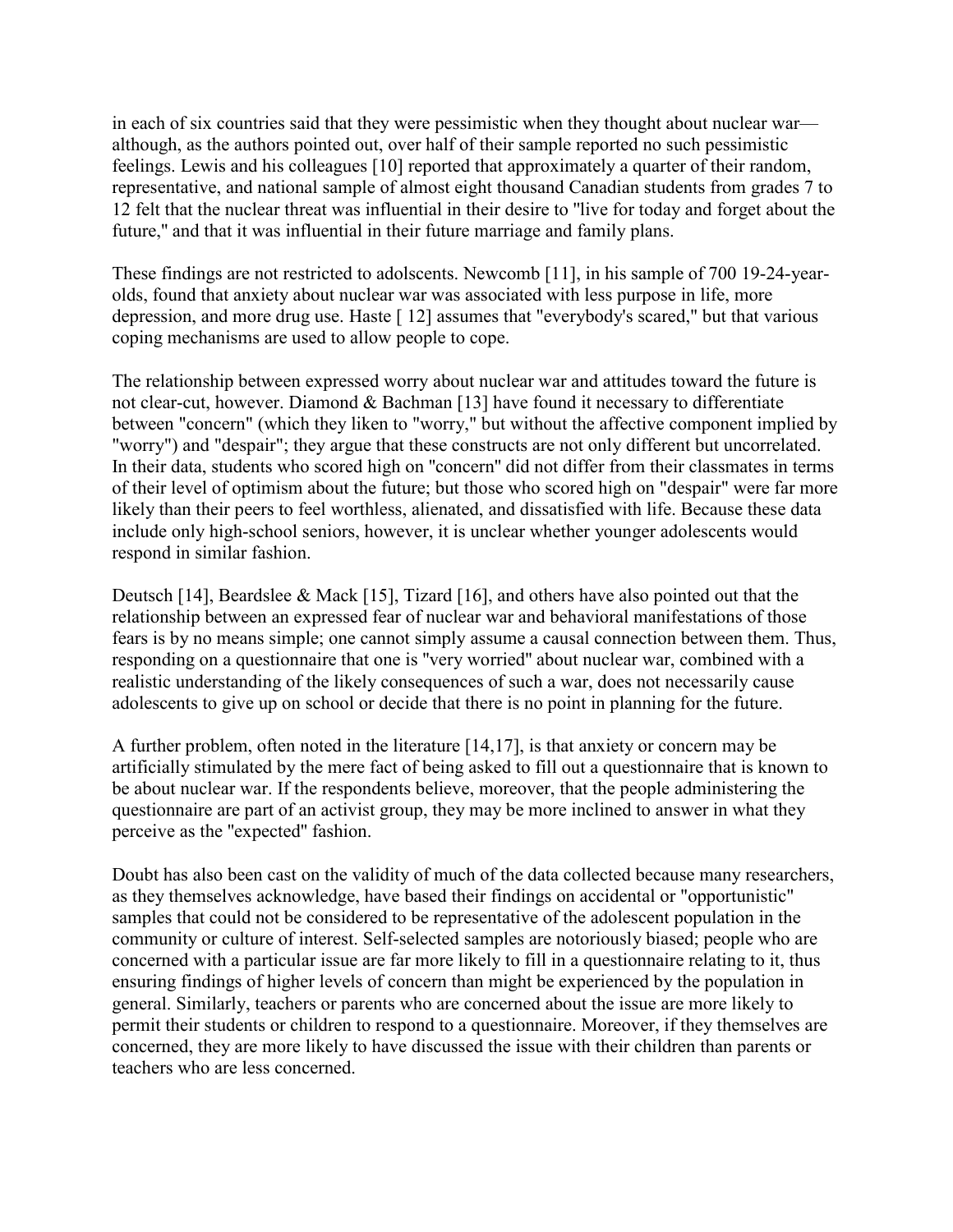These methodological problems have prompted harsh attacks on the validity of the data. Coles [17, 18] has concluded that adolescent worry about nuclear war has been vastly overrated in the literature, and that it is almost exclusively a phenomenon affecting middle-class children with activist parents. A related view is presented in a paper that relies to a surprising degree on *ad hominem* comments to make the point that the worry or anxiety that has been reported is merely a combination of biased sampling procedures and "coaching" or "terrorizing" by parents and/or other nuclear freeze activists [19). Similarly, London [20] argues that much adolescent concern about the issue derives from the baleful influence of teachers involved in the nuclear freeze movement.

There are thus two issues to address. The first is the extent to which concern about the prospect of nuclear war is restricted to a small (but oversampled) percentage of the adolescent population; the second relates to whether adolescents can express a high degree of worry yet indicate that they are not overly pessimistic about the future.

It is true that much of the research conducted in the late 1970s and early 1980s was not highly sophisticated from a methodological point of view. However, a number of studies have been conducted that are good examples of methodological rigor, incorporating large, national, representative samples. For example, Bachman and his colleagues, in the Monitoring the Future project [13,21], collect yearly data on representative samples of high-school seniors across the United States. Their data only peripherally touch on the issue of war, but their findings (collected yearly from 1975 to 1984) that between 20% and 35% of seniors indicate that they feel that their lives will be cut short by biological or nuclear destruction are not so different from the figures reported by opportunistic samples. Solantaus and her colleagues [22], in Finland, and Goldberg and her co-workers [10,23], in Canada, have reported very similar findings.

One can assume from these findings that the concerns are not restricted to a small group of middle-class adolescents with activist parents, for the samples are representative, and the numbers are large. However, Bachman's data [13,21], although both random and representative of the entire United States, are generalizable only to seniors.

The research to be reported here may not be generalizable to the whole country, but it is the first study of a random sample of American adolescents aged 11 to 18. It is also cross-national in scope, being the first study of a random sample of adolescents in the Soviet Union.

## **Methodology of the present study**

## *Subjects*

For logistical and financial reasons, we decided not to attempt a national sample in both countries, but rather to sample from regions of each country that might be considered somewhat representative. Mary land was chosen as the sampling frame for the United States for a number of reasons, the main one being that its highly diverse population, with a mix of rural and urban counties, black and white communities, and range of socioeconomic groupings, enabled us to sample a wide range of adolescents. Nevertheless, it is important to bear in mind that these results may not be generalizable to the whole United States. However, we included in our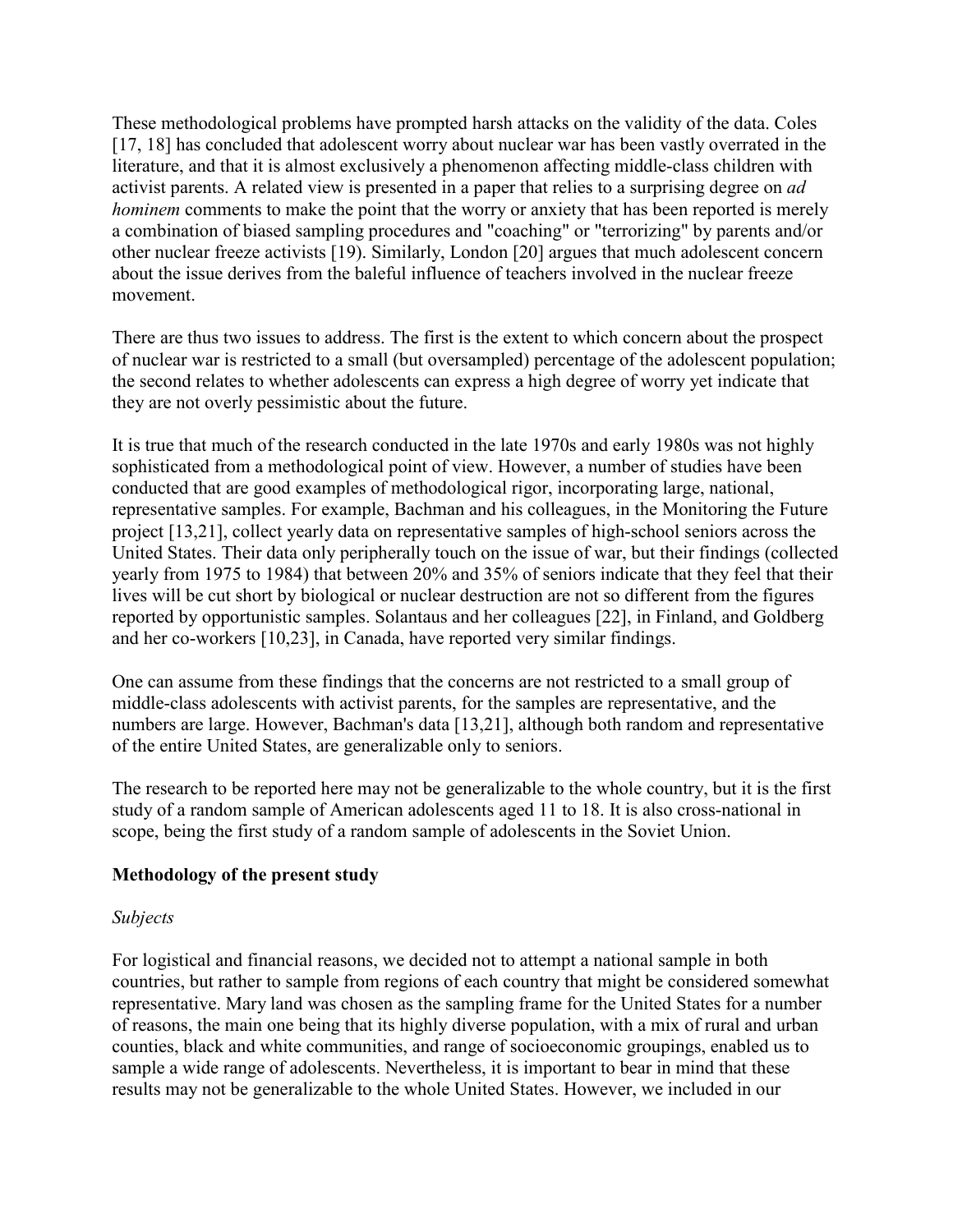questionnaire two of the questions that have been included in the national Monitoring the Future project [21] in order to compare (at least on these two questions) our data with a national sample. Our findings on these questions are very similar to those reported by Diamond & Bachman [13].

A cluster sampling procedure was followed in which a random sample of counties was first selected, the probability of selection being proportional to size. This was followed by a random sampling of public junior and senior high schools (private and parochial schools were not included) within each county—again, proportional to population. Finally, a random sample of classes was chosen within each school to add up to a total of 200 students in each school, divided equally among the grades. The sample was selected so as to assure approximately equal numbers for each grade from 7 through 12, covering ages 12-18. Of the total of 25 schools selected statewide, 20 agreed to participate. The 1986 American sample consisted of 3,332 children, 1,634 boys (mean age, 14.97; SD, 1.69) and 1,698 girls (mean age, 14.91; SD, 1.71).

The Soviet sample also was not national, but was randomly drawn from two regions *(oblasts)*  because, like Maryland, they can be considered somewhat representative of the European portion of the Russian Republic. We cannot generalize to the other republics, or to the relatively sophisticated centers of Moscow and Leningrad. Like Maryland, these two *oblasts* have a combined population of 4-5 million. The same cluster sampling procedures were followed, the sole exception being that at the final level of selection, we randomly selected children from classes rather than used the class as the final unit of selection. Forty schools were selected from the two *oblasts,* an average of 50 students being selected from each school. This yielded a 1986 Russian sample of 2,263 students, 980 boys (mean age, 13.16; SD, 1.49) and 1,283 girls (mean age, 13.31; SD, 1.59).

Two further samples were collected, two years later, from the same sites, although not from among the same students, in order to ascertain the extent of any changes in beliefs that might have occurred that might reflect the improved relations between the two countries between 1986 and 1988. In 1988, 1,348 Soviet adolescents and 1,735 American adolescents participated.

## *Methods*

The measurement instrument was a questionnaire, the first draft of which was completed in the late spring of 1984 by Chivian and Tudge. It was subsequently revised by the present authors after pilot testing at several schools in the United States and at two sites in Moscow. In all cases in-depth discussions took place with the students following pilot tests of the questionnaire.

The final form of the questionnaire was as follows. Part of the instructions stated: ''This questionnaire is part of an international study to learn how young people in several countries view themselves, their world, and their future." The first three pages were concerned only with demographic information, leisure habits, religious and political affiliation (only for American respondents), plans for the future, expectations regarding their children's lives, and open-ended questions requesting them to express three wishes, their three greatest fears, and their perceptions of the "greatest problems facing the world today." The final section of the first part of the questionnaire was taken from one that had been used previously in California [24], England [25], and the Soviet Union [5]. It asked students to indicate how worried they were by 19 potentially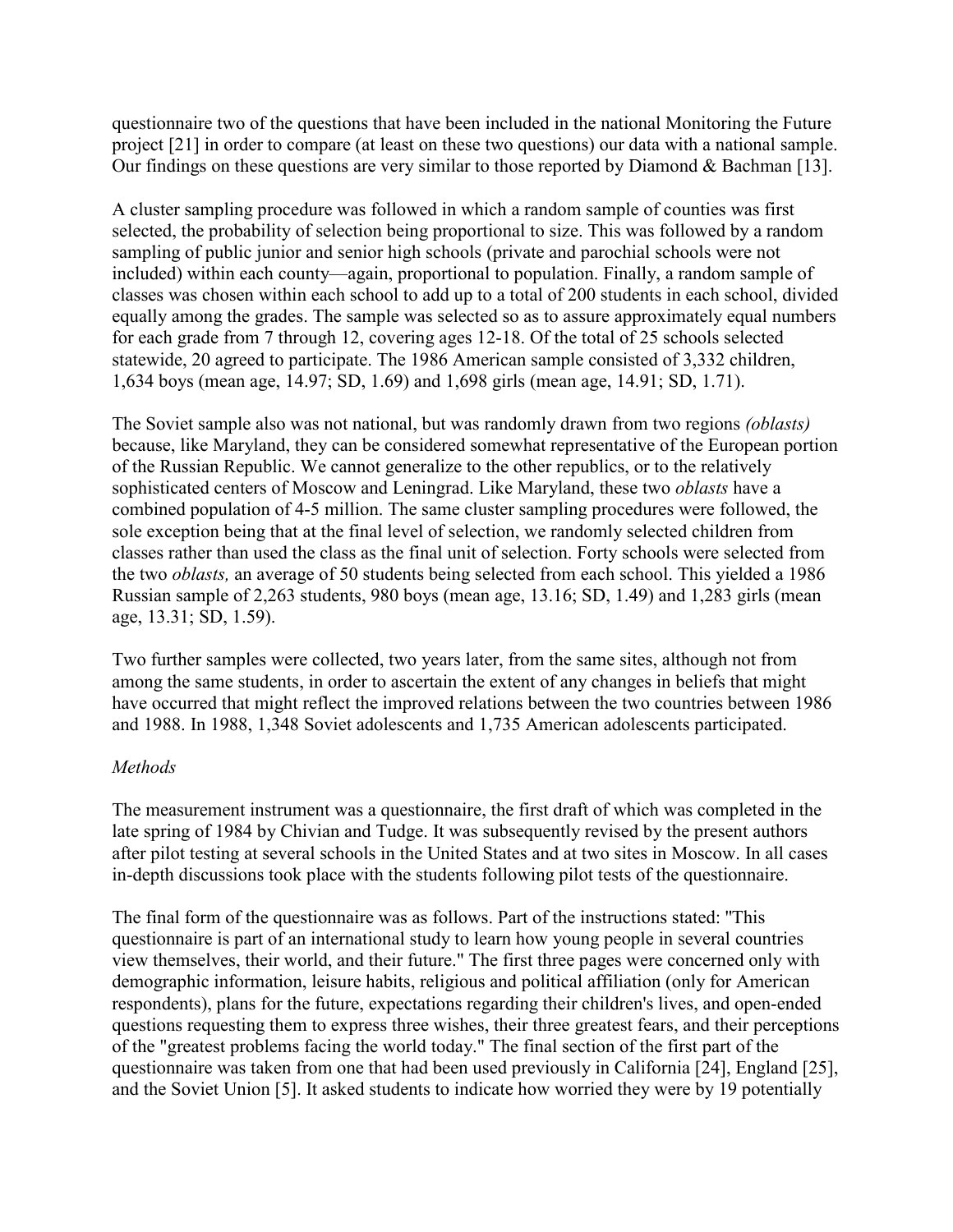worrying problems, such as getting cancer, not being able to find a satisfying job, and getting hooked on drugs. Nuclear war was one of these 19 items, and this was the first time the issue was mentioned.

The second part of the questionnaire focused on nuclear weapons and war, on U.S.-Soviet relations, and on perceptions that citizens of both countries have of each other. The questions were worded so as to ensure that students were not led to answer in any particular way. For example, one section began by stating: ''Different people have different beliefs about nuclear weapons. Some of these beliefs are found in the statements that follow. What do you believe?'' For each statement that could be seen as being biased in one direction, another statement provided the opposite point of view.

# *Questionnaire administration*

A researcher from the University of Maryland Survey Research Center administered all the questionnaires on site to English and Social Studies classes (as these contained all students from the grades of interest) in late April and in October and November of 1986, and again in April and May of 1988. The researcher read through the instructions, pointing out that the questionnaire was totally anonymous, and said that it was designed to learn how young people viewed themselves, their world, and their future. They were encouraged to give their personal opinions in response to the questions, and were told that it was not a test.

In the Tambov and Rostov regions of the USSR, the chosen students were taken from their classes and placed in a separate room, where the questionnaire was administered, primarily by two researchers from the Institute of Sociological Research in Moscow, although in the cities of Tambov and Rostov themselves, psychology and education students from the local universities undertook this task. One of the authors, Tudge, who speaks Russian, was present during the instruction period for those administering the questionnaire in Rostov in 1986. The students were instructed by the researchers from the Institute of Sociological Research, both verbally and by means of a three-page manual of instructions, which included items such as the importance of excluding school personnel from the room while the questionnaire was being administered, the fact that anonymity was to be stressed, and so on. Tudge was also present during survey administration in schools in both regions in 1986.

The original plan was to administer the questionnaire in both countries simultaneously during April 1986. However, the American data collection was begun two weeks after the Soviet data were collected—and the Chernobyl accident occurred in the interim. As a result, we decided to interrupt the collection of American data and to continue it in the fall, when a new collection of Soviet data was made. The procedures described above were those followed by the Soviet data collection that took place during the third week of October 1986. The American data were gathered from the last week of October through November 1986. The first collection of data therefore followed the Reagan-Gorbachev summit at Reykjavik.

## **Results**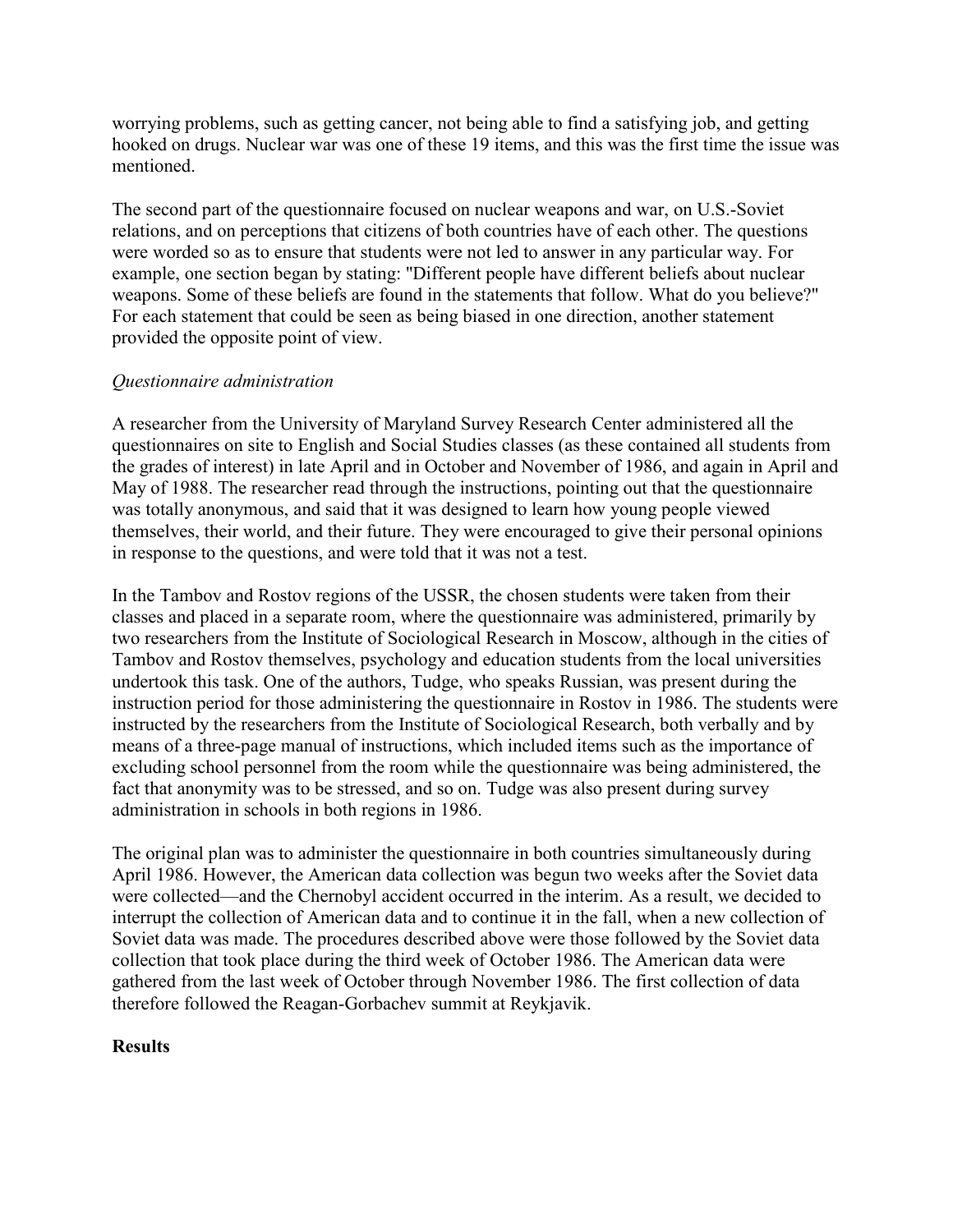The results reported in this paper deal with the extent to which expressed worry about nuclear war relates to attitudes toward the future, particularly to a pessimistic view, and whether this varies by culture (United States and Soviet Union), gender, and age. Because the 1986 U.S. data collection occurred at two times (April-May and October-November 1986) whereas the Soviet data collection occurred in October, we shall report only the fall 1986 data. (The bulk of the analyses will refer solely to the 1986 samples; the 1988 samples will be discussed only to describe the extent, if any, of changes in beliefs that were found to have occurred between 1986 and 1988.) The 1986 U.S. sample thus consisted of 2,289 children (1,131 boys and 1,150 girls [the remainder did not specify gender]), aged 11-19 years (mean age, 15.03), and the 1986 Soviet sample consisted of 2,263 children (980 boys and 1,283 girls), aged 10-17 years (mean age,  $13.25$  $13.25$  $13.25$ ).<sup>2</sup>

In the second wave of data collection, two forms of the questionnaire were used. Approximately two-thirds of each sample used a revised form, while one-third used the old form. For purposes of comparison, we shall use the data derived solely from students who used the original form—in the USSR, 518 (239 boys and 270 girls; mean age, 14.79); and in the USA, 406 (201 boys and 202 girls; mean age, 15.33).

A number of measures addressed the issue of the extent to which the respondents were concerned about nuclear war. As previously noted, the first mention of the topic appeared in a list of 19 potentially worrying items to which the students were asked to respond according to a 4-point scale, ranging from "not at all worried" to "very worried." Another question asked explicitly, "Do you think about the likelihood of a nuclear war?' ', to which students could respond ''never,'' '' sometimes," or "often." Following Diamond & Bachman [13], we shall refer to these two questions as indicating the respondents' degree of ''worry.''

The students were also asked to indicate the extent to which they agreed with the following two statements: ''Nuclear or biological annihilation will probably be the fate of all mankind within my lifetime'' and ''The human race has been through tough times before and will do so again,'' to which they could respond according to a five-point scale from "disagree" to "agree." These two items were taken from the Institute for Survey Research Monitoring the Future questionnaire [13] and together formed the composite variable Diamond & Bachman termed "nuclear despair." As a further measure of despair, we included a question requesting respondents to indicate when, if ever, they felt a nuclear war would occur. Those responding that they felt it would occur sooner rather than later might be said to be in despair.

Initially we ran analyses of variance (using the SAS general linear models procedure [26]) to detect whether or not our sample varied in terms of culture, age, or gender (and in terms of any interactions).

l

<span id="page-6-0"></span> $<sup>2</sup>$  Analyses were run to determine whether the spring U.S. sample differed significantly from the fall sample on any</sup> of the variables of interest. We decided that it did not, as the proportion of variance accounted for by time of data collection was typically between 0.1 % and 1 % for 16 of the 18 variables of interest. The exceptions were in response to questions about the likely fate of the world and about whether the world's greatest problems were solvable. In both cases the spring subsample was significantly more pessimistic (regarding the fate of the world spring, 3.20; fall, 2.70; F 112.8; P <0.0001; regarding the problems–spring, 2.56; fall, 2.22; F 99.3; P <0.0001). It is possible that the Chernobyl accident still weighed on the minds of the spring subsample, but if so it had little or no impact on any of the other variables of interest, for virtually no other differences in responses were found.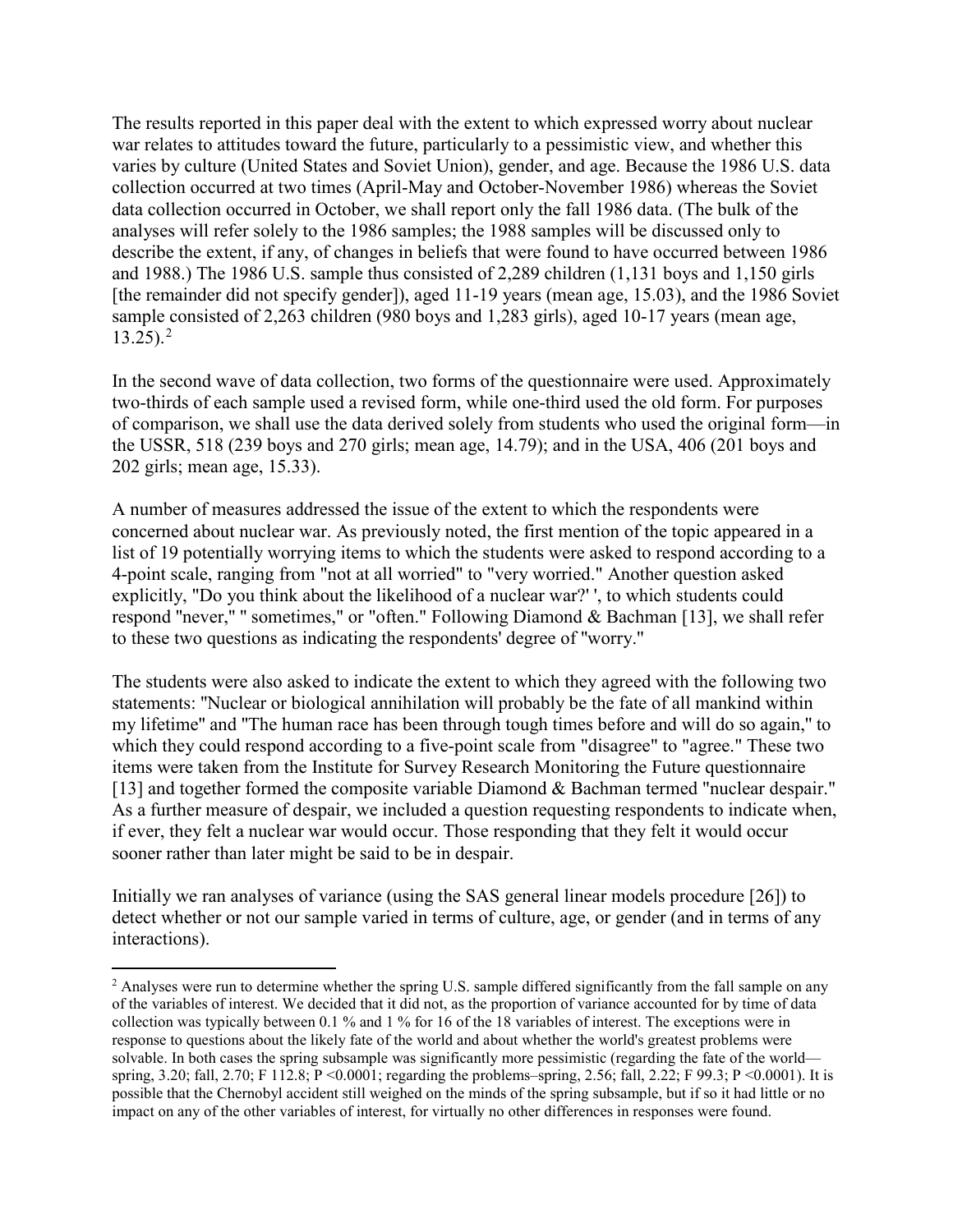Because the Soviet sample consisted primarily of children aged 10-16 years while the American sample was composed almost exclusively of children 12-18 years old, we included in these analyses only respondents aged 12-16.

With a data set of this size, very small mean differences in scores can yield results that are statistically, but not practially, significant. For example, statistical significance can be obtained with mean differences in scores of 0.1 on a 5-point scale. For this reason we decided to use proportion of the variance explained as a measure of the impact of each of the independent variables of interest. The samples did not vary sufficiently by age or by gender to justify their inclusion in the model, as the total proportion of the variance accounted for by age, gender, and all interaction terms was in no case greater than 3%. The samples were therefore collapsed across age and gender—but the data are presented separately for the two cultures of interest.

Adolescents in both countries tended to state that they either were "moderately worried" or "very worried" about nuclear war. This is particularly true of the Soviet sample, over 90% of whom responded in 1986 that they were "very worried" compared with 54% of their American counterparts. In terms of the rank order of the 19 potentially worrying items, the Soviet adolescents ranked nuclear war at the top, closely followed by "death of one's parents," whereas the American sample reversed this order. As can be seen in Table 1, the mean scores for this item were close to the top of the scale, particularly for the Soviet sample.

|         | American sample |           |                 |      | Soviet sample |                 |                |         |
|---------|-----------------|-----------|-----------------|------|---------------|-----------------|----------------|---------|
|         | Mean            | <b>SD</b> | n               | Mean | <b>SD</b>     | n               | $\mathbf{R}^2$ | Fa      |
| Worry   |                 |           |                 |      |               |                 |                |         |
| Worry   | 3.11            | 1.09      | 2,280           | 3.89 | 0.44          | 2,192           | 0.18           | 994.2   |
| Think   | 1.97            | 0.59      | 2,261           | 2.12 | 0.70          | 2,235           | 0.01           | 60.3    |
| Despair |                 |           |                 |      |               |                 |                |         |
| When    | 4.28            | 1.20      | $1,676^{\rm b}$ | 5.66 | 0.84          | $1,495^{\rm b}$ | 0.30           | 1,367.1 |
| Fate    | 2.69            | 1.15      | 2,085           | 1.88 | 1.16          | 2,135           | 0.11           | 518.9   |
| Tough   | 3.66            | 1.12      | 2,141           | 3.33 | 1.57          | 2,125           | 0.01           | 61.3    |

**Table 1.** Mean Differences for the Worry and Despair Questions (1986 Data)

 $^{\circ}$  All P values <0.0001.

b Those responding ''don't know'' were dropped from this analysis.

*Worry:* How worried are you by ... nuclear war?

Not at all worried (1), a little worried (2), moderately worried (3), very worried (4).

*Think:* Do you think about the likelihood of nuclear war?

Never (1), sometimes (2), often (3).

*When:* If a nuclear war happens, when might it take place?

In the next 5 years (2), in the next 20 years (3), in my lifetime (4), after my lifetime (5), I do not think it will ever happen (6), don't know (dropped).

*Fate:* Nuclear or biological annihilation will probably be the fate of all mankind within my lifetime.

Disagree (1), mostly disagree (2), neither (3), mostly agree (4), agree (5).

*Tough times:* The human race has come through tough times before and will do so again.

Disagree (1), mostly disagree (2), neither (3), mostly agree (4), agree (5).

Despite the improvements in relations between the two countries that occurred between 1986 and 1988, no major differences were detected in rank orderings in 1988, although the degree of worry expressed was less. Nuclear war still ranked as the primary source of concern for the Soviet sample, but the percentage responding that they were "very worried" was somewhat lower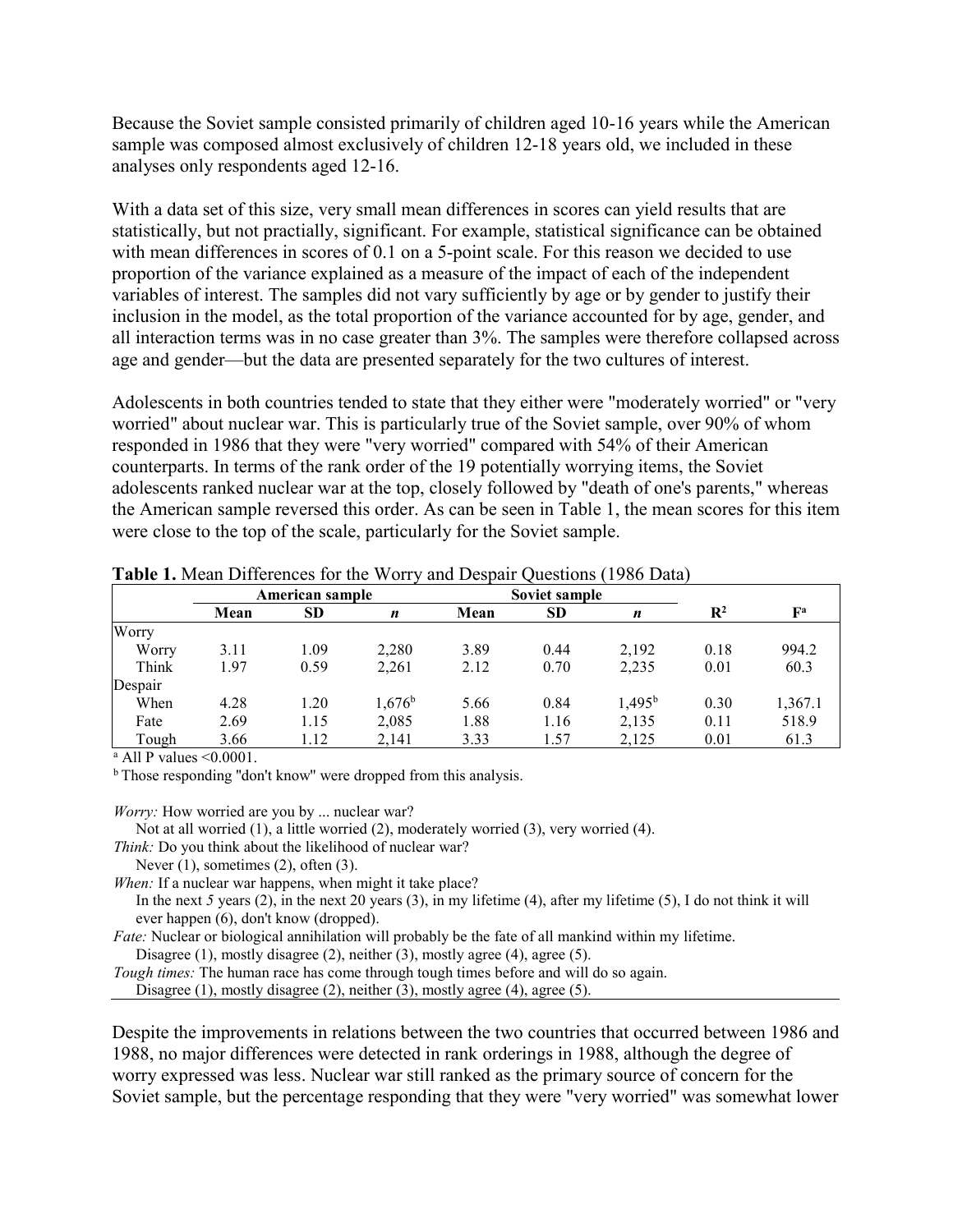than in 1986 (88% compared with 93%). The American sample continued to rank it as the second most important source of worry (after death of parents), 46% (compared with 54%) responding that they were "very worried."

On the other hand, as can be seen in Table 1, there was little evidence of an expectation that nuclear or biological annihilation would be the fate of the world, and many responded that they did not expect to see nuclear war occurring during their lifetime. Again, these views were held more clearly by the Soviet teen-agers than by the Americans. These results appear to support Diamond & Bachman's argument [13] that although adolescents in both countries appear to be concerned about nuclear war, they are not in despair. In fact, unlike Diamond & Bachman, who found no correlation between the worry and the despair items, we observed (particularly for the American sample) a slight tendency for those who indicated that they were more worried to be *less* likely to indicate that they were in despair (see Table 2).

|             |              |              | <b>U.S. sample</b> |         |                    |  |
|-------------|--------------|--------------|--------------------|---------|--------------------|--|
|             |              | <b>Worry</b> |                    | Despair |                    |  |
|             | <b>Worry</b> | <b>Think</b> | When               | Fate    | <b>Tough times</b> |  |
| Worry       |              |              |                    |         |                    |  |
| Worry       | 1.0          | 0.28         | $-0.17$            | 0.18    |                    |  |
| Think       |              | 1.0          | $-0.15$            | 0.10    |                    |  |
| Despair     |              |              |                    |         |                    |  |
| When        |              |              | 1.0                | $-0.27$ | 0.12               |  |
| Fate        |              |              |                    | 1.0     | $-0.16$            |  |
| Tough times |              |              |                    |         | 1.0                |  |
|             |              |              | Soviet sample      |         |                    |  |
|             | Worry        |              |                    |         |                    |  |
|             | Worry        | <b>Think</b> | When               | Fate    | <b>Tough times</b> |  |
| Worry       |              |              |                    |         |                    |  |
| Worry       | 1.0          | $***$        |                    |         |                    |  |
| Think       |              | 1.0          | $-0.11$            |         |                    |  |
| Despair     |              |              |                    |         |                    |  |
| When        |              |              | 1.0                | $-0.16$ | $\ast$             |  |
| Fate        |              |              |                    | 1.0     | $-**$              |  |
| Tough times |              |              |                    |         | 1.0                |  |

**Table 2.** Correlations between Worry and Despair (1986 Data}

*Note:* Only correlations (Kendall's τ) above 0.10 reported. All are significant at the P <0.0001 level. \*P <0.01; \*\*P <0.001. For descriptions of the worry and despair items, please see Table 1.

Nevertheless, in 1986 almost 10% of the Soviet teen-agers indicated that they thought that nuclear war might occur while they were still alive, and no fewer than 41 % of the Americans felt that it could occur during their lifetime—7% of them saying that they expected its occurrence within the next 5 years. Similarly, 10% of the Soviet sample and 29% of the American sample responded "agree" or "mostly agree" to the statement about the fate of the world. Interestingly, while the same percentage of Soviet students responded in 1988 as in 1986, only 15% (half as many as in 1986) of the U.S. sample responded that they agreed or mostly agreed with this statement. Also, there was a marked decline in the percentage of American respondents who believed that nuclear war would occur in their lifetime—33%, down from 41%—although this is still a far higher percentage than that shown by the Soviet sample (11 % in 1988).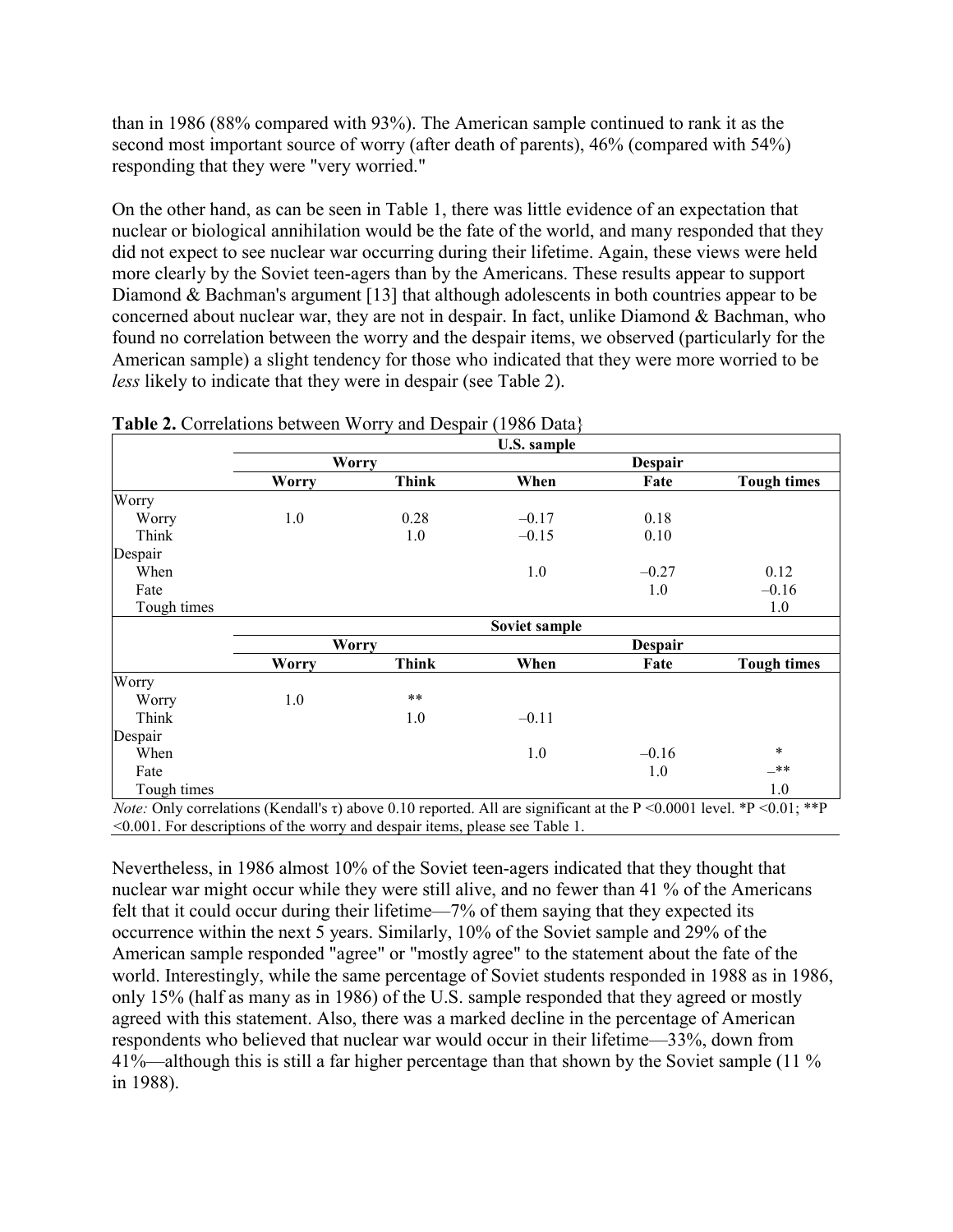Is it the case that these adolescents, who qualify as being ''in despair'' in Diamond & Bachman's view, are particularly pessimistic about their future? We included in our questionnaire a number of questions relating to optimism/pessimism; two of them came before any mention of nuclear war. The first stated: "In your opinion, if you have children, life for them on our planet will be. . . better than for you, the same as for you, worse than for you, don't know." The second followed an open-ended question requiring them to indicate what they thought the greatest problems facing the world were and asked: "Do you think these problems can be solved?" Several other questions relating to optimism were asked after we had first mentioned nuclear war. Some of them had to do with the future in general, while others concerned U.S.-Soviet relations.

It may be the case that despair about the nuclear threat is so pervasive that even before the issue is brought up in conversation or in the context of a questionnaire, people feel depressed about life [14, 17]. Alternatively, it may be that adolescents' responses to questions about nuclear war and the future are often pessimistic simply because the issue has just been raised. Because we asked the first two questions relating to pessimism before raising the issue of nuclear war, we should be able to detect whether or not introducing the issue had any marked impact upon the pessimism of our sample's responses. If this were so, we should find the relationship between worry and pessimism more marked *after* raising the issue than before.

|                  | American sample |      |           | Soviet sample |      |                    |                |                           |
|------------------|-----------------|------|-----------|---------------|------|--------------------|----------------|---------------------------|
|                  | Mean            | SD   | n         | Mean          | SD   | n                  | $\mathbb{R}^2$ | $\mathbf{F}^{\mathbf{a}}$ |
| Pessimism        |                 |      |           |               |      |                    |                |                           |
| Children's lives | 1.56            | 0.77 | $1,744^b$ | 1.06          | 0.32 | 1,727 <sup>b</sup> | 0.13           | 440.2                     |
| Solutions        | 2.22            | 0.93 | 2,243     | 1.42          | 0.71 | 2,222              | 0.21           | 949.8                     |
| Future           | 2.38            | 0.98 | 2,252     | 2.08          | 1.00 | 2.097              | 0.02           | 90.1                      |
| Prevent war      | 1.94            | 1.04 | 2,185     | 1.54          | 0.96 | 2,145              | 0.05           | 192.3                     |
| Cooperation      | 2.25            | 1.14 | 2,180     | 1.46          | 0.89 | 2,161              | 0.14           | 582.7                     |
| Relations        | 2.72            | 0.94 | 2.171     | 2.05          | 0.91 | 2,113              | 0.12           | 485.8                     |

**Table 3.** Mean Levels of Pessimism (1986 Data)

 $^{\circ}$  All P values <0.0001.

b Those responding ''don't know'' were dropped from this analysis.

#### *Before the mention of nuclear war*

*Children's lives:* In your opinion, if you have children, life for them on our planet will be: Better than for you (1), the same as for you (2), worse than for you (3), don't know (dropped).

*Solutions:* Do you think [the greatest problems facing the world today] can be solved?

Definitely yes (1), probably yes (2), not sure (3), probably no (4), definitely no (5).

#### *After the mention of nuclear war*

*Future:* When you think about the future, do you generally feel:

*Prevent war:* Do you think that a nuclear war can be prevented? *Cooperation:* Do you believe that the USA and the USSR can develop cooperation and friendly relations?

*Relations:* When you think about the future of United States-Soviet Union relations, do you generally feel:

Responses to "Future" and "Relations": Very optimistic (1), fairly optimistic (2), not sure (3), fairly pessimistic (4), very pessimistic (5).

Responses to "Prevent war" and "Cooperation": Definitely yes (1), probably yes (2), not sure (3), probably no (4), definitely no (5).

As can be seen in Table 3, adolescents in both countries did not score high on pessimism in 1986 and appeared rather optimistic about the future. This was particularly true of the Soviet sample,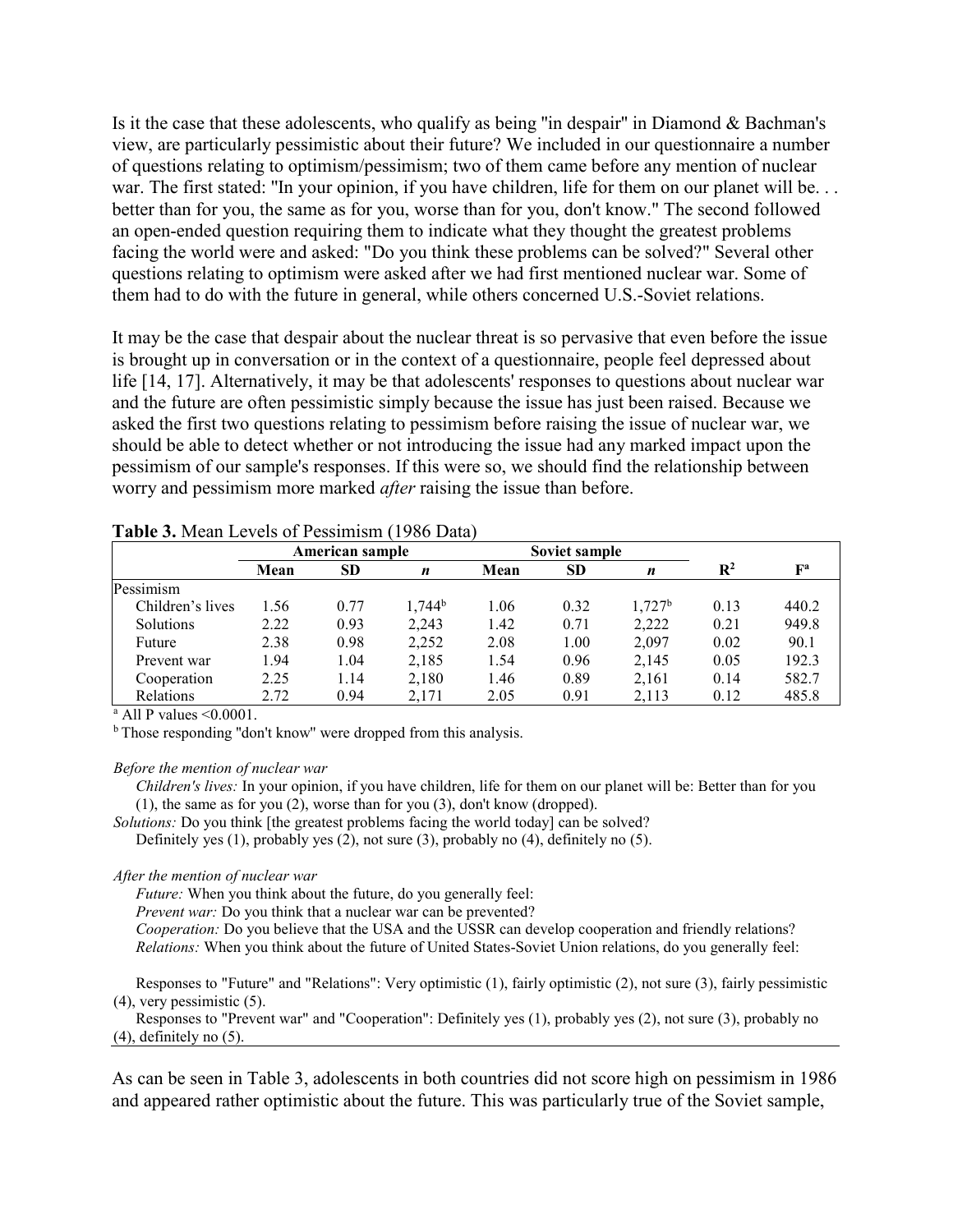despite so many of these students' indicating that they were very worried about nuclear war. The Soviet subjects, on average, responded that they were very optimistic, both about personal issues (the questions about their children's lives and about the future) and about the more geopolitical issues such as the future of U.S.-Soviet relations. The American students were generally less optimistic than their Soviet counterparts, but still displayed a good deal of optimism about the future.

Interestingly, the 1988 Soviet adolescents revealed some decrease in optimism: 67% (compared with 71% in 1986) responded that life for their children would be better than their own, 61% (compared with 67%) believed that the major problems facing the world could "definitely" be solved, and only 23% (down from 37% two years earlier) stated that they felt "very optimistic" about the future. Similarly, and despite the improvement in U.S.-Soviet relations, the Soviet teens were less optimistic about the future of those relations, 26% responding that they were ''very optimistic'' compared with 34% in 1986. However, 81% believed that cooperation could still be developed with the United States (up from 72% in 1986). There was virtually no change in the percentage believing that nuclear war could be prevented (69% compared with 68%).

The American students, on the other hand, revealed higher degrees of optimism in 1988 than in 1986 about improved relations between the two countries, although they were still less optimistic than their Soviet counterparts. Thus, 37% (up from 29%) responded that the USA and the USSR "definitely" could develop cooperation, and 46% (compared with 43%) "definitely" believed that nuclear war could be prevented. However, like the Soviet students, there was a decline in the number of Americans who in 1988 thought that their children's lives would be better than their own (42% compared with 49%), and only 18% (compared with 20% in 1986) responded that they were "very optimistic'' about the future.

Analysis of variance of the 1986 data revealed, as was the case with the worry and despair items, that there was no significant variation in our sample according to either age or gender (the total amount of variance accounted for by these main effects and the interaction terms was consistently less than 2%), but that the mean scores of Soviet teen-agers on these pessimism items differed significantly from those of the Americans. We shall therefore present the correlations between the measures of worry and pessimism separately for the two cultures.

As Table 4 shows, the pattern of correlations (Kendall's  $\tau$ ) between the items focusing on worry about nuclear war and the pessimism items *prior* to mention of nuclear war is not greatly different from the pattern of correlations with the pessimism items that occurred *after* the issue of nuclear war was raised.

Interestingly, the pattern of correlations between the items focusing on despair and on pessimism is slightly different, at least for the American sample. The correlations with the despair items were slightly greater once the issue of nuclear war was raised, indicating that adolescents who seemed to be more in despair were also likely to be more pessimistic. It should be noted, however, that these correlations, although quite significant, are not high. In the Soviet case, there is no evidence that mention of nuclear war raised levels of either worry or despair.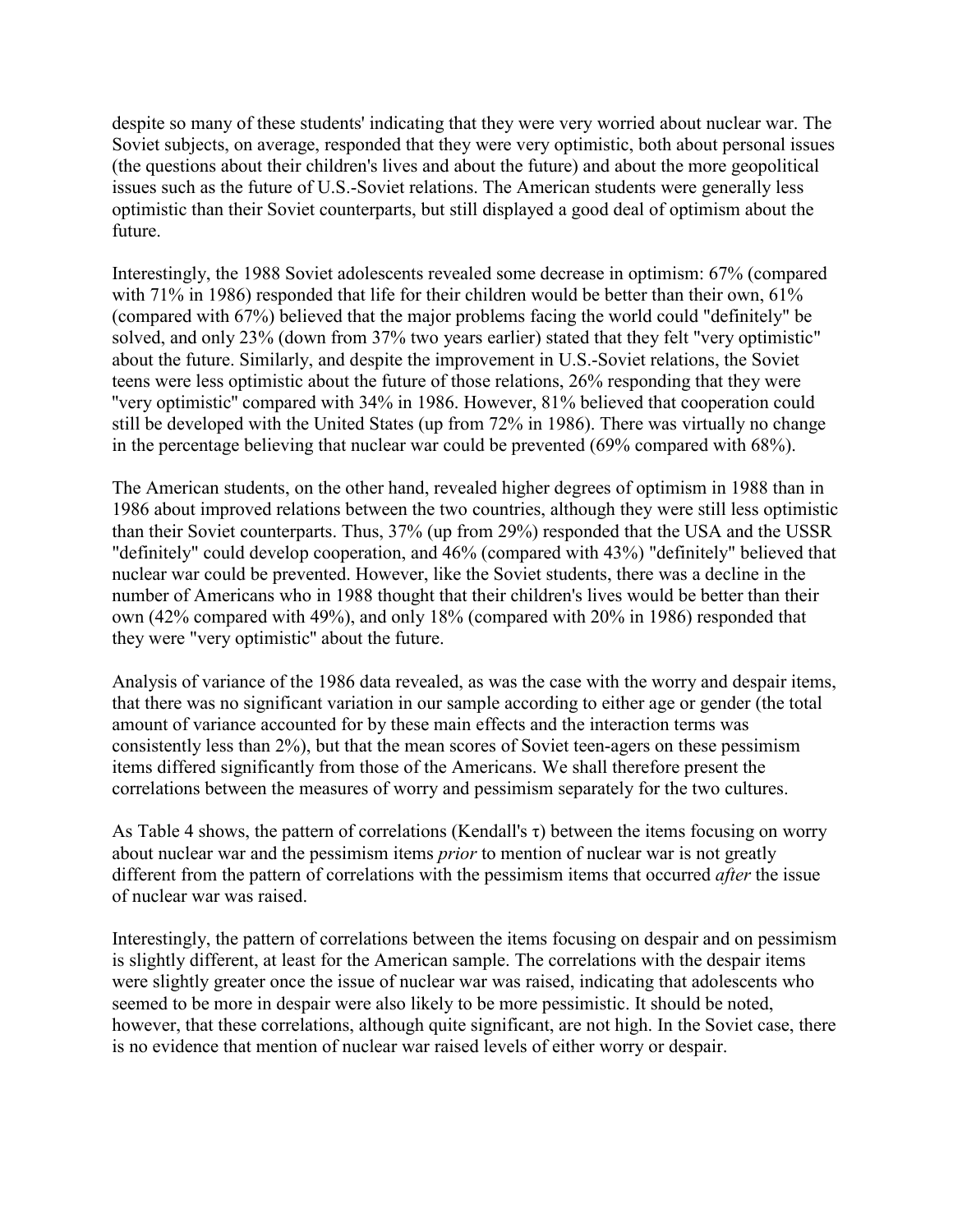|                  |                            |              | American sample |                |                    |
|------------------|----------------------------|--------------|-----------------|----------------|--------------------|
|                  |                            | Worry        |                 | <b>Despair</b> |                    |
|                  | Worry                      | <b>Think</b> | When            | Fate           | <b>Tough times</b> |
| Pessimism        |                            |              |                 |                |                    |
| Children's lives |                            |              |                 | $\ast$         |                    |
| Solutions        | $\overline{\phantom{0}}^*$ |              |                 |                | $-**$              |
| Future           |                            |              | $\mathbf{a}^*$  | 0.11           | $-0.13$            |
| Prevent war      | $-**$                      | _*           | $-0.12$         | **             | $-0.18$            |
| Cooperation      | $-**$                      | $-***$       | $-**$           |                | $-0.12$            |
| Relations        |                            |              | $-*$            | **             | $***$              |
|                  |                            |              | Soviet sample   |                |                    |
|                  |                            | <b>Worry</b> |                 | <b>Despair</b> |                    |
|                  | Worry                      | <b>Think</b> | When            | Fate           | <b>Tough times</b> |
| Pessimism        |                            |              |                 |                |                    |
| Children's lives | $-**$                      |              | $-0.15$         | 0.11           |                    |
| Solutions        | $-*$                       |              | $-0.13$         | 0.13           | $-**$              |
| Future           | $-**$                      |              | $-**$           | $\ast$         | $-*$               |
| Prevent war      | $-*$                       | $-***$       | $-0.17$         | 0.16           | $-**$              |
| Cooperation      |                            | $-0.11$      | $-0.16$         | 0.12           | $-*$               |
| Relations        | $\mathbf{a}^*$             |              | $-0.11$         | 0.13           | $-**$              |

### **Table 4.** Correlations of Worry and Despair with Pessimism (1986 Data)

*Note:* Only correlations (Kendall's τ) above 0.10 reported. All are significant at the P <0.0001 level. \*P <0.01; \*\*P  $< 0.001$ .

For descriptions of the worry and despair items, please see Table 1; for descriptions of the pessimism items, please see Table 3.

It is conceivable, of course, that some of the respondents looked ahead and so, by mistake, noticed the mention of nuclear war before we intended. This would certainly have the effect of reducing any differences in the pattern of correlations. Nevertheless, to support the thesis that raising the issue of nuclear war is likely to artificially raise levels of pessimism, one would need evidence of some degree of pessimism; and even after the questionnaire first raised the issue, our respondents appeared to be optimistic rather than pessimistic about the future.

These findings appear to indicate that expressed worry about nuclear war is not strongly associated with pessimism. Could it be that these adolescents, who appear so optimistic, have an unrealistic perception of the likely consequences of an all-out nuclear war? This can be assessed by reference to a number of questions relating to the consequences of such a war and to the likelihood of their or their families' surviving in the event of war.

Analysis of variance again indicated that the sample did not differ in terms of age and gender; however, despite the fact that the Soviet responses often differed significantly from those of the American adolescents, the proportion of the variance explained was very low (see Table 5). In other words, the mean differences between the two cultures were of statistical, but not practical, significance. Adolescents in both countries, no matter what age or gender, seemed to have fairly realistic beliefs about the possible consequences of a worldwide nuclear war. However, despite the low mean differences between the two cultures, it is still possible that the pattern of correlations between consequences and pessimism could be different in our two samples.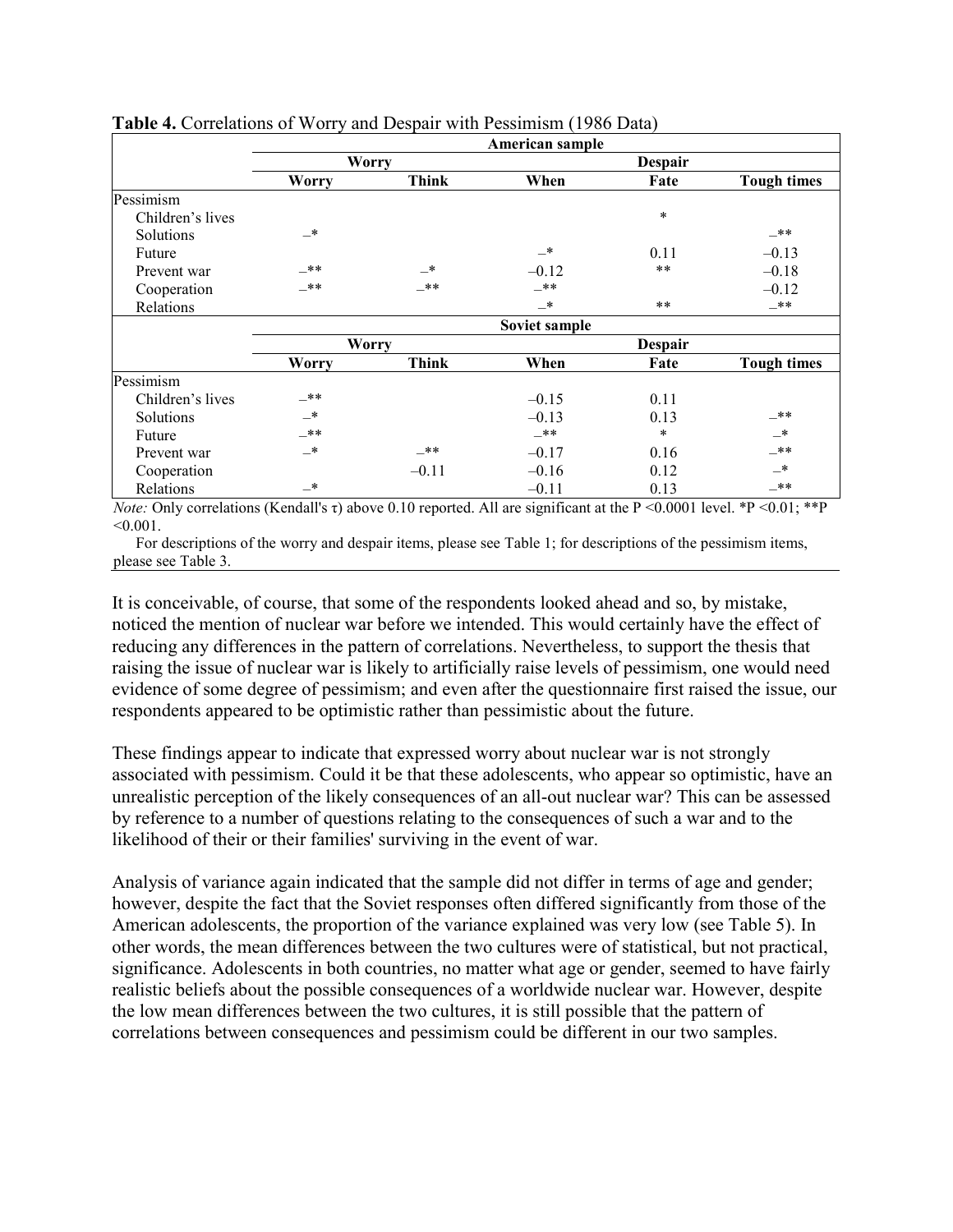|                 | American sample |           |                 | Soviet sample |           |                 |                |             |
|-----------------|-----------------|-----------|-----------------|---------------|-----------|-----------------|----------------|-------------|
|                 | Mean            | <b>SD</b> | n               | Mean          | <b>SD</b> | n               | $\mathbf{R}^2$ |             |
| Consequences    |                 |           |                 |               |           |                 |                |             |
| You survive     | 2.79            | 0.46      | $2.068^{\rm a}$ | 2.81          | 0.54      | $1,535^{\circ}$ |                | $1.31$ (ns) |
| Family          | 2.81            | 0.44      | $2,026^{\rm a}$ | 2.79          | 0.57      | $1,582^{\rm a}$ | 0              | $0.92$ (ns) |
| Winter          | 2.11            | 1.02      | 2,215           | 1.86          | 1.20      | 2.199           | 0.01           | 53.8***     |
| Survival        | 3.87            | 1.00      | 2.215           | 4.05          | 1.07      | 2,158           | 0.01           | $33.2***$   |
| <b>Shelters</b> | 3.43            | 1.13      | 2,183           | 3.58          | 1.30      | 2,125           | 0.001          | $16.6***$   |
| No survival     | 2.50            | 1.08      | 2,198           | 2.22          | 1.36      | 2,144           | 0.01           | 55.9***     |
| No winner       | 1.92            | 1.13      | 2.199           | 1.79          | 1.31      | 2,123           | 0.002          | $12.53**$   |

**Table 5.** Mean Levels of Beliefs about the Likely Consequences of a Nuclear War (1986 Data)

a Those responding "don't know" were dropped from this analysis.

••  $p \le 0.001$ ; ••  $p \le 0.0001$ .

You survive: In your opinion, what are your chances of surviving in the event of a worldwide nuclear war? Very good (1), 50:50 (2), poor (3), don't know (dropped).

Family: In your opinion, what are your family's chances of surviving in the event of a worldwide nuclear war? Very good (1), 50:50 (2), poor (3), don't know (dropped).

Different people have different beliefs about nuclear weapons. Some of these beliefs are found in the statements that follow. What do you believe?

Winter: After a worldwide nuclear war, the world will be so cold and dark and radioactive that almost no one will survive (known as nuclear winter).

Survival: Although nuclear weapons are very destructive, their effects have been highly exaggerated, and many millions will survive a worldwide nuclear war.

Shelters: The majority of the population can survive a worldwide nuclear war if there are enough fallout shelters, food, water, and other supplies.

No survival: Even in fallout shelters, with enough food and other supplies, almost no one will survive a worldwide nuclear war.

No winner: There can be no winner in a worldwide nuclear war since most countries will be totally destroyed. Responses: Definitely yes (1), probably yes (2), not sure (3), probably no (4), definitely no (5).

If optimism about the future were related to a lack of realism about the likely consequences of a nuclear war, we should expect those with a more optimistic stance (low scores on the pessimism items) to score low on "survival" and "shelters" and high on "winter," "no survival," and "no winner" compared with those who were more pessimistic. For neither sample was this borne out (see Table 6): in the American sample, only 6 of 30 of the correlations were above 0.1, and most were in the opposite direction. The Soviet sample provided even stronger evidence that there was no link between optimism (low scores on the pessimism items) and a rosy view of the consequences of war: 10 of the 30 correlations were above 0.1 (although none reached 0.2), and all were in the opposite direction. This tendency is most apparent if we examine only those pessimism items that relate specifically to war and U.S.-Soviet relations ("prevent," "cooperation," and "relations"). It is necessary to stress the fact that correlations in the 0.10-0.20 range are not particularly compelling as evidence of a tight link among the variables. Nevertheless, there appears to be no correspondence between an optimistic viewpoint and unrealistic perceptions of the likely consequences of a nuclear war.

Similarly, there appears to be very little evidence that those who worried more about the prospects of a nuclear war or who might be said to be in despair about it differed much in terms of their understanding of the likely consequences of such a war from their counterparts who worried less (see Table 7). There was, however, a tendency for those adolescents in both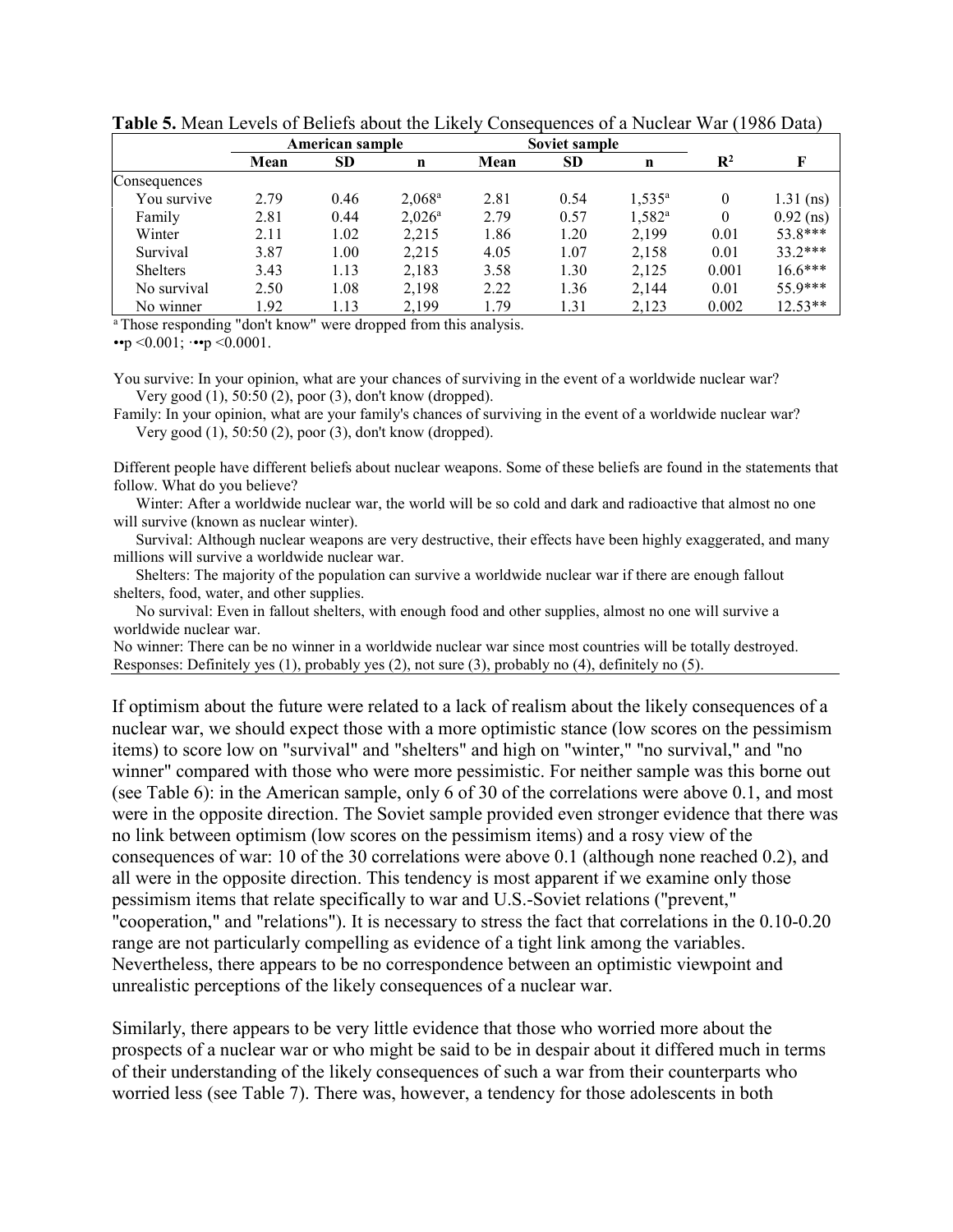countries who thought that a nuclear war was unlikely to occur (high scores on "when") to agree with statements that a nuclear war would not be survivable (low scores on ''winter," "no survival," and "no winner") and to disagree with the obverse opinion (low scores on "survival" and "shelters").

|                 | <b>American sample</b>                                      |                                |                                       |                                |                                                 |                              |  |  |  |  |  |
|-----------------|-------------------------------------------------------------|--------------------------------|---------------------------------------|--------------------------------|-------------------------------------------------|------------------------------|--|--|--|--|--|
|                 |                                                             | <b>Pessimism items</b>         |                                       |                                |                                                 |                              |  |  |  |  |  |
|                 | <b>Children's lives</b><br><b>Solution</b><br><b>Future</b> |                                | Prevent war                           | Cooperation                    | <b>Relations</b>                                |                              |  |  |  |  |  |
| Consequences    |                                                             |                                |                                       |                                |                                                 |                              |  |  |  |  |  |
| You survive     | 0.13                                                        |                                |                                       | $-**$                          | **                                              |                              |  |  |  |  |  |
| Family          | 0.11                                                        |                                |                                       | $-*$                           |                                                 |                              |  |  |  |  |  |
| Winter          |                                                             |                                |                                       | 0.10                           | 0.10                                            |                              |  |  |  |  |  |
| Survival        | $\ast$                                                      |                                |                                       | $-**$                          |                                                 |                              |  |  |  |  |  |
| <b>Shelters</b> | 0.10                                                        |                                |                                       |                                |                                                 |                              |  |  |  |  |  |
| No survival     | $\rightarrow$                                               |                                |                                       | 0.12                           | $***$                                           |                              |  |  |  |  |  |
| No winner       |                                                             | **                             | *                                     | 0.19                           | 0.15                                            |                              |  |  |  |  |  |
|                 |                                                             |                                |                                       | Soviet sample                  |                                                 |                              |  |  |  |  |  |
|                 |                                                             |                                |                                       | <b>Pessimism items</b>         |                                                 |                              |  |  |  |  |  |
|                 | <b>Children's lives</b>                                     | <b>Solution</b>                | <b>Future</b>                         | <b>Prevent war</b>             | Cooperation                                     | <b>Relations</b>             |  |  |  |  |  |
| Consequences    |                                                             |                                |                                       |                                |                                                 |                              |  |  |  |  |  |
| You survive     |                                                             |                                |                                       |                                |                                                 |                              |  |  |  |  |  |
| Family          | $-0.12$                                                     |                                |                                       | $-**$                          | $-**$                                           |                              |  |  |  |  |  |
| Winter          |                                                             |                                |                                       | 0.15                           | 0.14                                            | $***$                        |  |  |  |  |  |
| Survival        | $-**$                                                       | **                             | **                                    | $-0.15$                        | $-0.14$                                         | $-0.11$                      |  |  |  |  |  |
| <b>Shelters</b> |                                                             |                                |                                       | $-0.15$                        | $-0.15$                                         | $-**$                        |  |  |  |  |  |
| No survival     |                                                             |                                | **                                    | $***$                          | $***$                                           | **                           |  |  |  |  |  |
| No winner       | .<br>$-$                                                    | $\ast$<br>$\sim$ $\sim$ $\sim$ | $\ast$<br>$\sim$ $\sim$ $\sim$ $\sim$ | 0.18<br>$\cdot$ $\cdot$ $\sim$ | 0.17<br>0.0011<br>$\mathbf{A}$ and $\mathbf{A}$ | 0.12<br>$\sim$ $\sim$ $\sim$ |  |  |  |  |  |

**Table 6.** Correlations of Pessimism and Beliefs about Consequences (1986 Data)

*Note:* Only correlations (Kendall's τ) above 0.10 reported. All are significant at the P <0.0001 level. \*P <0.01; \*\*P  $< 0.001$ .

For description of the pessimism items, please see Table 3; for description of the consequences items, please see Table 5.

It may be the case that these low correlations are simply a result of the fact that adolescent opinion is not at all stable; one would also find very low correlations among variables if these teen-agers were responding more or less randomly. This would be in line with other research in the area of political socialization that has found not only low correlations between adolescents and their parents and teachers and views expressed in the media [27-29] but little stability over time in adolescent responses [30]. To the extent to which the issues are relatively remote from their day-to-day lives, as Coles [17] has argued, this lack of coherence may be understandable.

Nevertheless, although the correlations were not high (typically they did not rise above 0.3), Tables 8 (for the pessimism questions) and 9 (for the consequences questions) show clearly that there was some stability of intercorrelations within classes of items—that is, respondents who scored high on one of the pessimism questions were reasonably likely to score high on another. The lack of correlations among classes (i.e., between worry about nuclear war and views of the consequences) is thus unlikely to be simply the result of a lack of coherence or stability in the respondents' views.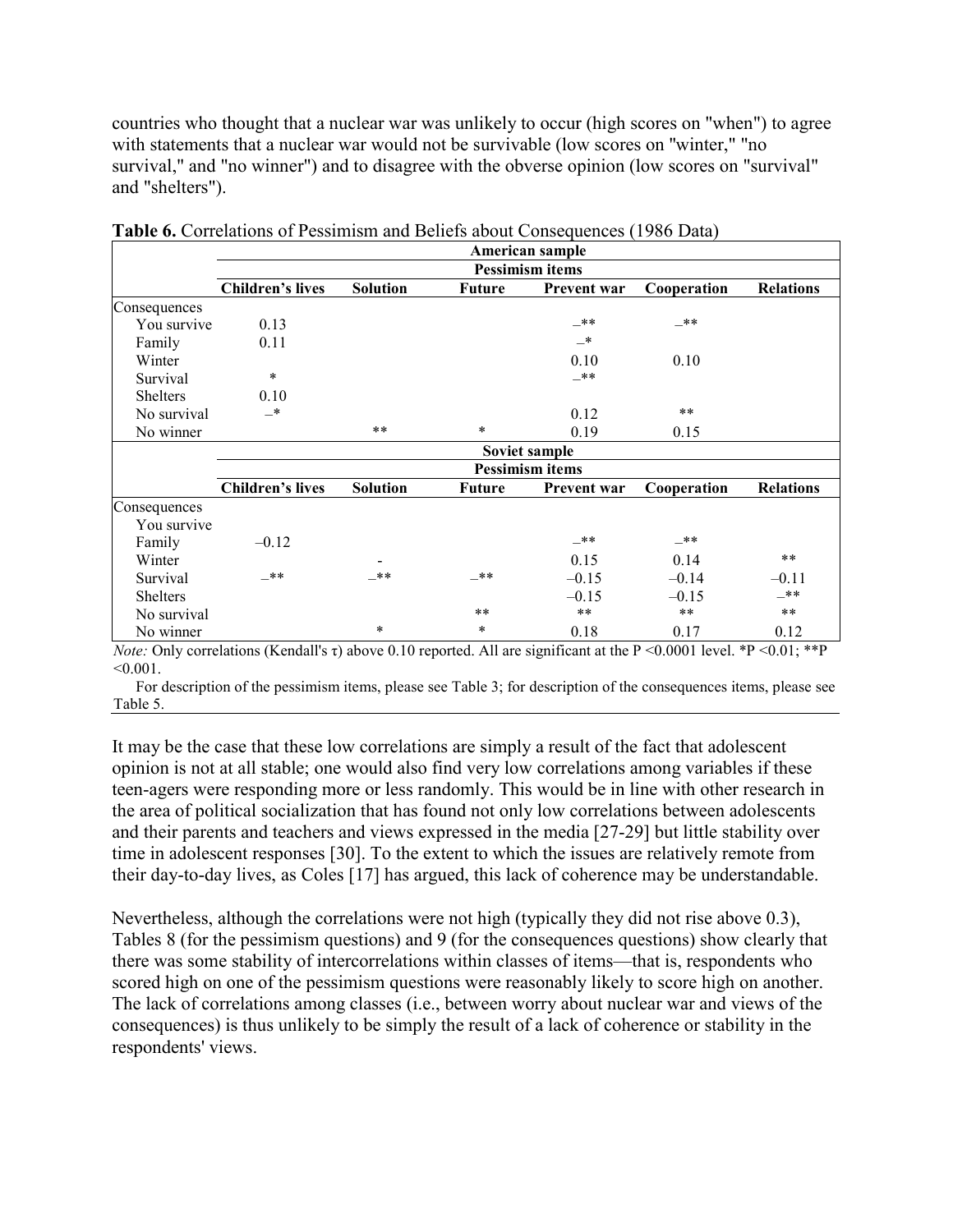|                 |               |              | American sample |                |                    |  |  |
|-----------------|---------------|--------------|-----------------|----------------|--------------------|--|--|
|                 |               | <b>Worry</b> |                 | <b>Despair</b> |                    |  |  |
|                 | Worry         | <b>Think</b> | When            | Fate           | <b>Tough times</b> |  |  |
| Consequences    |               |              |                 |                |                    |  |  |
| You survive     |               | $-**$        |                 |                |                    |  |  |
| Family          |               | $\ast$       |                 |                |                    |  |  |
| Winter          | $-**$         | $-**$        |                 | $-**$          |                    |  |  |
| Survival        | $***$         | 0.11         |                 |                |                    |  |  |
| Shelters        | $\rightarrow$ | $\ast$       |                 | $-**$          | _*                 |  |  |
| No survival     | $\rightarrow$ | $-**$        |                 |                |                    |  |  |
| No winner       |               | $-0.13$      |                 |                |                    |  |  |
|                 |               |              | Soviet sample   |                |                    |  |  |
|                 |               | <b>Worry</b> |                 | <b>Despair</b> |                    |  |  |
|                 | <b>Worry</b>  | <b>Think</b> | When            | Fate           | <b>Tough times</b> |  |  |
| Consequences    |               |              |                 |                |                    |  |  |
| You survive     |               | $***$        |                 |                |                    |  |  |
| Family          |               | 0.14         |                 |                |                    |  |  |
| Winter          |               | $-0.12$      |                 | $***$          |                    |  |  |
| Survival        |               | $***$        | $\ast$          | $-0.11$        | $***$              |  |  |
| <b>Shelters</b> |               | 0.11         |                 | $-**$          |                    |  |  |
| No survival     |               | $-**$        |                 |                |                    |  |  |
| No winner       |               | $-**$        |                 | $***$          |                    |  |  |

# **Table 7.** Correlations of Worry and Despair with Consequences (1986 Data)

*Note:* Only correlations (Kendall's τ) above 0.10 reported. All are significant at the P < 0.0001 level. \*P < 0.01; \*\*P  $< 0.001$ .

For descriptions of worry and despair items, please see Table 1; for descriptions of the consequences items, please see Table 5.

#### **Table 8.**

|                                                                                                                                     | American sample         |                 |               |                        |             |                  |  |  |
|-------------------------------------------------------------------------------------------------------------------------------------|-------------------------|-----------------|---------------|------------------------|-------------|------------------|--|--|
|                                                                                                                                     | <b>Pessimism items</b>  |                 |               |                        |             |                  |  |  |
|                                                                                                                                     | <b>Children's lives</b> | <b>Solution</b> | <b>Future</b> | <b>Prevent war</b>     | Cooperation | <b>Relations</b> |  |  |
| Pessimism                                                                                                                           |                         |                 |               |                        |             |                  |  |  |
| Children's lives                                                                                                                    | 1.0                     | **              | $***$         |                        | $\ast$      | **               |  |  |
| Solutions                                                                                                                           |                         | 1.0             | 0.10          | 0.23                   | 0.21        | 0.12             |  |  |
| Future                                                                                                                              |                         |                 | 1.0           | 0.11                   | 0.11        | 0.21             |  |  |
| Prevent war                                                                                                                         |                         |                 |               | 1.0                    | 0.45        | 0.15             |  |  |
| Cooperation                                                                                                                         |                         |                 |               |                        | 1.0         | 0.26             |  |  |
| Relations                                                                                                                           |                         |                 |               |                        |             | 1.0              |  |  |
|                                                                                                                                     |                         |                 |               | Soviet sample          |             |                  |  |  |
|                                                                                                                                     |                         |                 |               | <b>Pessimism items</b> |             |                  |  |  |
|                                                                                                                                     | <b>Children's lives</b> | <b>Solution</b> | <b>Future</b> | <b>Prevent war</b>     | Cooperation | <b>Relations</b> |  |  |
| Pessimism                                                                                                                           |                         |                 |               |                        |             |                  |  |  |
| Children's lives                                                                                                                    | 1.0                     | 0.12            | *             | 0.12                   | 0.10        | **               |  |  |
| Solutions                                                                                                                           |                         | 1.0             | 0.19          | 0.24                   | 0.22        | 0.20             |  |  |
| Future                                                                                                                              |                         |                 | 1.0           | 0.14                   | 0.12        | 0.31             |  |  |
| Prevent war                                                                                                                         |                         |                 |               | 1.0                    | 0.50        | 0.20             |  |  |
| Cooperation                                                                                                                         |                         |                 |               |                        | 1.0         | 0.23             |  |  |
| Relations                                                                                                                           |                         |                 |               |                        |             | 1.0              |  |  |
| <i>Note:</i> Only correlations (Kendall's $\tau$ ) above 0.10 reported. All are significant at the P < 0.0001 level. *P < 0.01; **P |                         |                 |               |                        |             |                  |  |  |

 $< 0.001$ .

For description of the pessimism items, please see Table 3.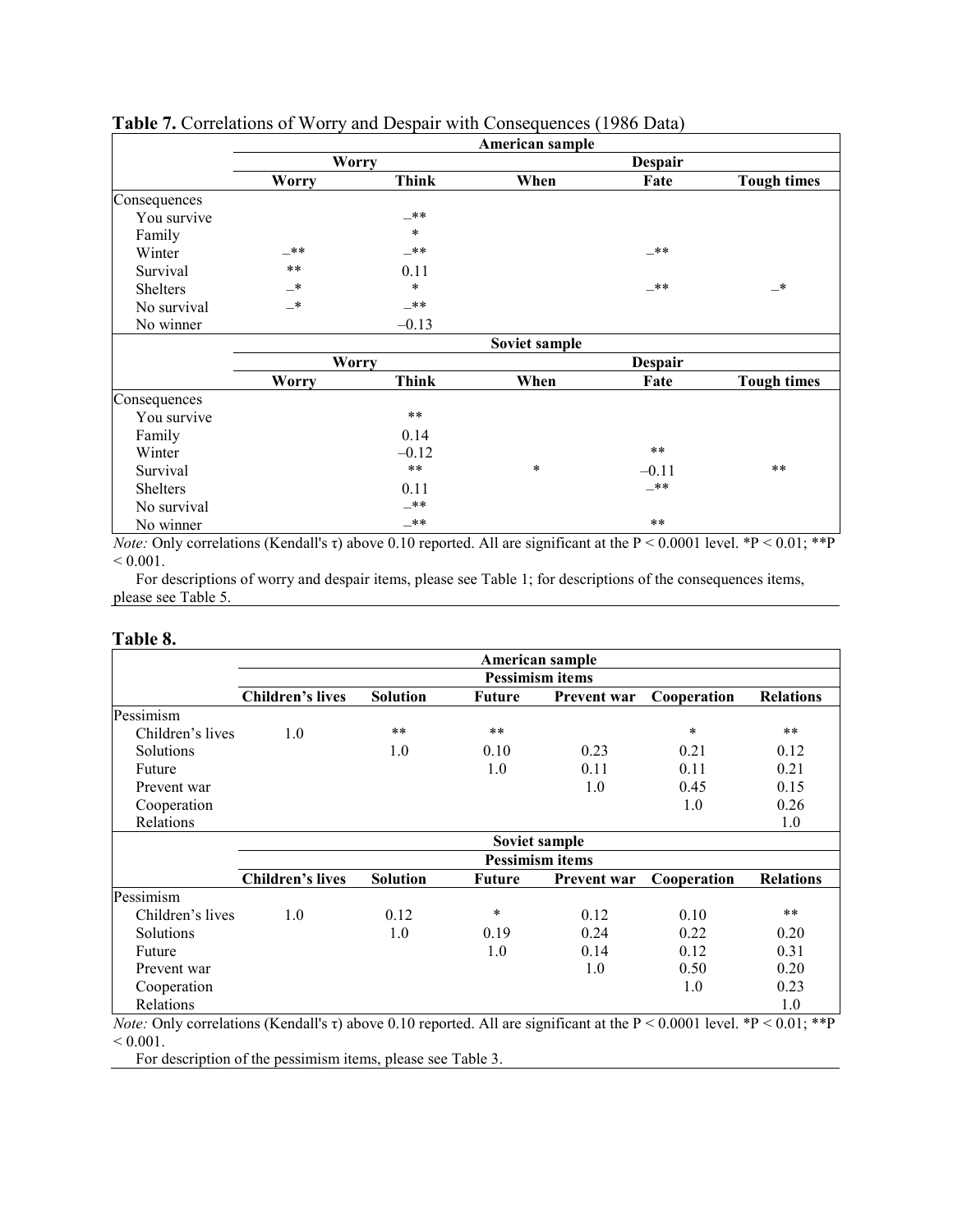|                                                                                                                              |              |      |         | American sample     |         |         |         |  |  |  |
|------------------------------------------------------------------------------------------------------------------------------|--------------|------|---------|---------------------|---------|---------|---------|--|--|--|
|                                                                                                                              | Consequences |      |         |                     |         |         |         |  |  |  |
|                                                                                                                              | Con1         | Con2 | Con3    | Con4                | Con5    | Con6    | Con7    |  |  |  |
| Consequences                                                                                                                 |              |      |         |                     |         |         |         |  |  |  |
| You survive (Con1)                                                                                                           | 1.0          | 0.77 | $-0.21$ | 0.22                | 0.19    | $-0.16$ | $-0.18$ |  |  |  |
| Family (Con2)                                                                                                                |              | 1.0  | $-0.21$ | 0.19                | 0.21    | $-0.13$ | $-0.16$ |  |  |  |
| Winter (Con3)                                                                                                                |              |      | 1.0     | $-0.28$             | $-0.14$ | 0.27    | 0.26    |  |  |  |
| Survival (Con4)                                                                                                              |              |      |         | 1.0                 | 0.24    | $-0.22$ | $-0.21$ |  |  |  |
| Shelters (Con5)                                                                                                              |              |      |         |                     | 1.0     | $-0.31$ | $-0.18$ |  |  |  |
| No survival (Con6)                                                                                                           |              |      |         |                     |         | 1.0     | 0.27    |  |  |  |
| No winner (Con7)                                                                                                             |              |      |         |                     |         |         | 1.0     |  |  |  |
|                                                                                                                              |              |      |         | Soviet sample       |         |         |         |  |  |  |
|                                                                                                                              |              |      |         | <b>Consequences</b> |         |         |         |  |  |  |
|                                                                                                                              | Con1         | Con2 | Con3    | Con4                | Con5    | Con6    | Con7    |  |  |  |
| Consequences                                                                                                                 |              |      |         |                     |         |         |         |  |  |  |
| You survive (Con1)                                                                                                           | 1.0          | 0.77 | $-0.12$ | 0.12                | **      | $-$ *   | $-0.10$ |  |  |  |
| Family (Con2)                                                                                                                |              | 1.0  | $-0.15$ | 0.18                | 0.12    | $-***$  | $-0.15$ |  |  |  |
| Winter (Con3)                                                                                                                |              |      | 1.0     | $-0.25$             | $-0.15$ | 0.16    | 0.22    |  |  |  |
| Survival (Con4)                                                                                                              |              |      |         | 1.0                 | 0.37    | $-0.18$ | $-0.22$ |  |  |  |
| Shelters (Con5)                                                                                                              |              |      |         |                     | 1.0     | $-0.26$ | $-0.17$ |  |  |  |
| No survival (Con6)                                                                                                           |              |      |         |                     |         | 1.0     | 0.38    |  |  |  |
| No winner (Con7)                                                                                                             |              |      |         |                     |         |         | 1.0     |  |  |  |
| Mater Only completions (V and all a 4) share 0.10 nonomial All age significant at the $D < 0.0001$ layel $*D < 0.01$ , $**D$ |              |      |         |                     |         |         |         |  |  |  |

#### **Table 9.** Correlations of Questions about Likely Consequences of Nuclear War

*Note:* Only correlations (Kendall's 't) above 0.10 reported. All are significant at the P < 0.0001 level. \*P < 0.01; \*\*P  $< 0.001$ .

For description of the consequences items, please see Table 5.

#### **Conclusions**

Our samples of adolescents in the state of Maryland in the United States and in the regions of Tambov and Rostov in the Soviet Union indicated that they were very worried about nuclear war. When asked, before any mention of war, to respond in 1986 to an open-ended question about their "three wishes" and "three greatest fears," 23.2% of the American sample placed "peace" or "no war" among their wishes, and 31.7% said that "war" or "nuclear war" was among their "greatest fears" (the Soviet sample has yet to be analyzed). Similarly, when presented with 19 potentially worrying items, 54% of the American sample and no fewer than 93% of the Soviet sample responded in 1986 that they were "very worried" about nuclear war. The percentages were somewhat reduced, but still very high, in 1988—46% of the U.S. sample and 88% of the Soviet sample responded that they were "very worried." However, as we have reported elsewhere [31], the Soviet respondents expressed a greater degree of worry about all items except not being able to find a satisfying job (in 1986 and 1988) and getting cancer (only in 1988). This was true for items such as "being the victim of a violent crime" or "getting hooked on drugs," despite the fact that there is no reason to believe that the regions of Tambov and Rostov are more crime- or drug-ridden than Maryland—in fact, the reverse is more likely to be the case.

There was also some tendency for our respondents to generalize their worry. The pattern of correlations of worry about nuclear war with the remaining 18 potentially worrying items revealed, for the 1986 American sample, correlations ranging typically from 0.21 to 0.37 (with "being considered physically unattractive," "people not liking me," and "not being able to find a satisfactory job" correlating less and the correlation between "nuclear power plant accident" and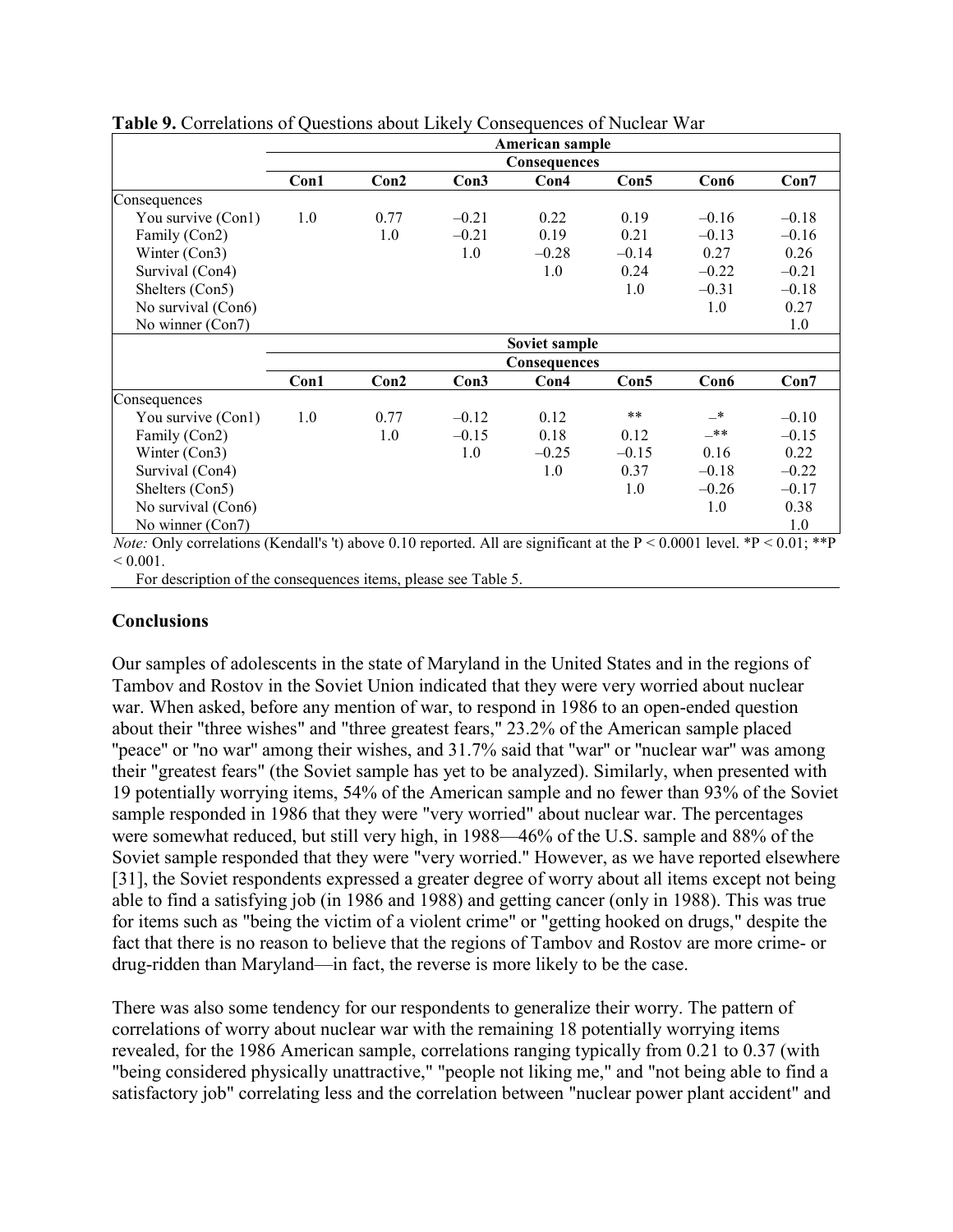"nuclear war" being the highest, at 0.52). The correlations were typically lower for the Soviet sample, all ranging from 0.10 to 0.29 (the highest being with a power plant accident). This pattern of correlations indicates that those who worried more about nuclear war were somewhat more likely to show higher degrees of worry about other items.

Because of the intercorrelation of the worry items and the greater tendency for the Soviet adolescents to express worry, it was necessary to examine the rank ordering of worries rather than the simple means. Four of the top five worries of the Soviet sample in 1986 were issues of global concern—world hunger, nuclear power plant accident, and environmental pollution, in addition to nuclear war (the exception being "death of parents," ranked number 2), whereas four of the top five American concerns were personal issues (''nuclear war,'' ranked number 2, being the exception). The same pattern was evident in terms of the American responses to open-ended questions about wishes for the future and greatest fears. (Interestingly, the 1988 Soviet sample included the same concerns in their top five, whereas concern about world hunger was included among the top U.S. worries in 1988.)

Unlike the assumptions made by some researchers, we found little evidence of any correlation between worry and pessimism about the future in either culture of interest. In fact, the pattern of correlations in both the Soviet and the American samples revealed that those who responded that they were most worried were slightly more likely to indicate that they were optimistic, not pessimistic, about the future. In common with the findings reported by Diamond & Bachman [13], we found some evidence for a relation between despair and pessimism in that adolescents who scored higher in terms of despair (they were more likely to believe that a nuclear war was likely to occur and to agree with the statement that biological or nuclear annihilation was the likely fate of the world, and less likely to agree that the human race had come through tough times before and would do so again) were more likely to indicate that they were pessimistic about the future. This should not come as any great surprise, of course: to be in despair about the future is, almost by definition, a pessimistic state of mind.

As reported by Diamond & Bachman, there was no evidence that those who scored high on the worry questions scored high on despair. In fact, the reverse tendency was noted; particularly in the American sample, those who indicated higher levels of worry seemed to be less in despair. Especially noticeable, in fact, is that so few of our respondents expressed pessimistic views about the future or seemed to be in despair. Clearly, this has nothing to do with unrealistic notions of the likely consequences of a worldwide nuclear war, for the adolescents in both countries appeared knowledgeable on this score. Also striking is the fact that only 9% of the 1986 Soviet sample believed that a nuclear war would occur during their lifetime (11 % in 1988); 56% of the 1986 sample indicated that they did not believe it would ever happen (compared with 49% in 1988). By contrast, only 13% of the 1986 American sample believed that such a war would never occur (17% of the 1988 sample), and no fewer than 41 % (33% in 1988) indicated that they believed it might occur during their lifetime. We thus have the seemingly paradoxical finding that the Soviet adolescents expressed more worry about nuclear war than their American counterparts, but seemed more sure that it would not occur.

As we have discussed elsewhere [32], cross-cultural data, particularly those deriving from questionnaires, do not lend themslves to easy interpretation. Careful translation of the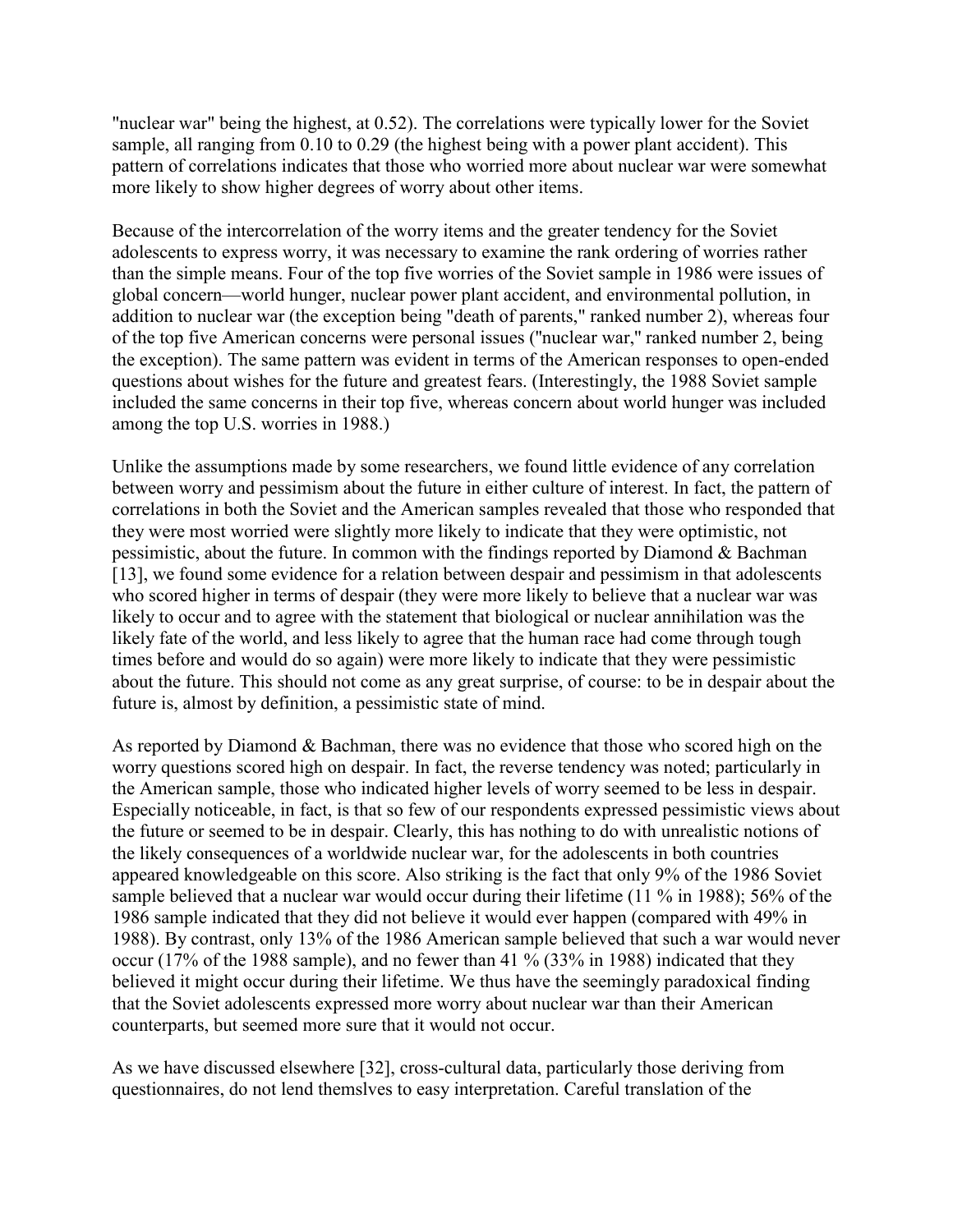questionnaire items does not eliminate the problem of subtle differences in meaning. For example, if in one society, but not the other, adolescents believe that it is "not cool'' to admit to being worried, the same degree of concern might be expressed very differently. Without the benefit of in-depth interviews with representative samples of youth in the two countries, it is difficult to provide much more than speculation about the reasons for the differences in degree of optimism expressed, or why the Soviet adolescents indicated higher degrees of worry about nuclear war.

One possible explanation, however, is that although Soviet youths are encouraged to consider matters of global concern, the future has, until recently, almost uniformly been presented in schools and the mass media as generally bright and filled with promise. This was particularly true in the years before Gorbachev's accession to power and the advent of *glasnost',* when the present could be described as problematic, but when great improvements were anticipated in the near future. This is no longer the case, and the Soviet media now paint as bad a picture of Soviet contemporary life *and* prospects for the immediate future as anything likely to be seen in the American press. There may now be much less of a contrast with the U.S. media, which generally seem preoccupied with bad news and crises that appear to have few, if any, solutions.

A further factor that might account for the different levels of optimism in the two countries has to do with the way in which the nuclear threat has been portrayed in the Soviet media. On television and radio and in the press, a good deal of time and space has been devoted to the issue. The view has been that if there were a nuclear war, it would almost certainly become a global conflict and that life as we know it would end. But *because* that is the likely consequence, the Soviet people are repeatedly told that their country, which suffered so greatly in World War II, will do everything possible to prevent another war. Furthermore,' 'people of goodwill'' in other countries, as well as the Soviet population, young and old, are actively involved in the "struggle for peace.'' Vast numbers of Soviet children and adolescents are engaged in this ''struggle,'' designing posters, sending letters to world leaders, and generally making their opinions known. Although these activities may not have a direct impact on the current international situation, they may have beneficial psychological effects in serving to make children more optimistic about the future.

# **Acknowledgments**

This project was supported by the John D. and Catherine T. MacArthur Foundation, the Ploughshares Fund, the New York Times Company Foundation, the CS Fund, the Center for International Studies at the Massachusetts Institute of Technology, the Center for Psychological Studies in the Nuclear Age at Harvard University, the University of Maryland, the American Academy of Arts and Sciences, the Institute of Sociological Research of the Soviet Academy of Sciences, the International Research and Exchange Board, and individual donors.

## **References**

1. Remmers, H., Gage, N., Hobson, R., & Shimberg, B. (1947) Youth looks at war and peace. *The Purdue Opinion Panel, 21.* West Lafayette, IN: Purdue University.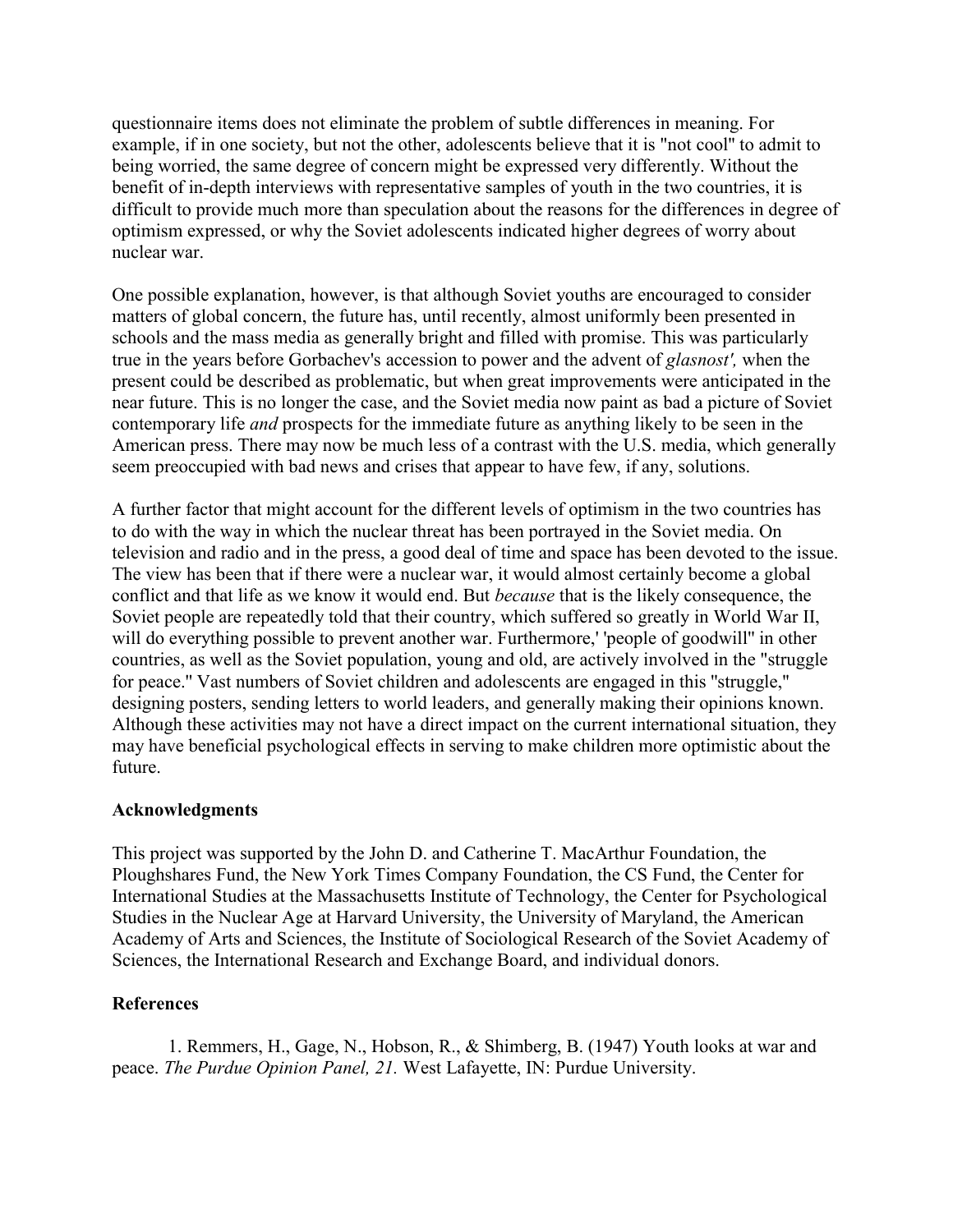2. Blumenfeld, W., Franklin, R., & Remmers, H. (1962) Youth's attitudes toward civil defense, fallout shelters, and homework. *The Purdue Opinion Panel, 21.* West Lafayette, IN: Purdue University.

3. Escalona, S. (1965) Children and the threat of nuclear war. In M. Schwebel (Ed.), *Behavioral science and human survival.* Palo Alto, CA: Science and Behavior Books. Pp. 201- 209.

4. Schwebel, M. (1965) Nuclear cold war: Student opinions and professional responsibility. In M. Schwebel (Ed.), *Behavioral science and human survival.* Palo Alto, CA: Science and Behavior Books. Pp. 210-23.

5. Chivian, E., Mack, J., Waletzky, J., Lazaroff, C., Doctor, R., & Goldenring, J. ( 1985) Soviet children and the threat of nuclear war: A preliminary study. *American Journal of Orthopsychiatry,* 55,484.

6. Schwebel, M. (1982) Effects of the nuclear war threat on children and teenagers: Implications for professionals. *American Journal of Orthopsychiatry,* 52, 608.

7. Austin, D., & Mack, J. (1986) The adolescent philosopher in a nuclear world. In C. Corr & J. McNeil (Eds.), *Adolescence and death.* New York: Springer. Pp. 57-75.

8. Goodman, L., Mack, J., Beardslee, W., & Snow, R. (1983) The threat of nuclear war and the nuclear arms race: Adolescent experience and perceptions. *Political Psychology, 4,* 501.

9. Stillion, J., Goodrow, H., Klingman, A., Loughlin, M., Morgan, J., Sandsberg, S., Walton, M., & Warren, W. (1988) Dimensions of the shadow: Children of six nations respond to the nuclear threat. *Death Studies, 12,* 227.

10. Lewis, C., Goldberg, S., & Parker, R. (1989) Nuclear worries of Canadian youth: Replication and extension. *American Journal of Orthopsychiatry, 59,* 520.

11. Newcomb, M. (1986) Nuclear attitudes and reactions: Associations with depression, drug use, and quality of life. *Journal of Personality and Social Psychology, 50,* 906.

12. Haste, H. (1989) Everybody's scared-but life goes on: Coping, defense and action in the face of the nuclear threat. *Journal of Adolescence, 12,* 11.

13. Diamond, G., & Bachman, J. (1986) High-school seniors and the nuclear threat, 1975-1984: Political and mental heath implications of concern and despair. *International Journal of Mental Health,* 15(1-3), 210.

14. Deutsch, M. (1985) Some methodological considerations in studies of children and the threat of nuclear war. In T. Solantaus, E. Chivian, & M. Vartanyan (Eds.), *Impact of the threat of nuclear war on children and adolescents.* Boston: IPPNW. Pp. 53--60.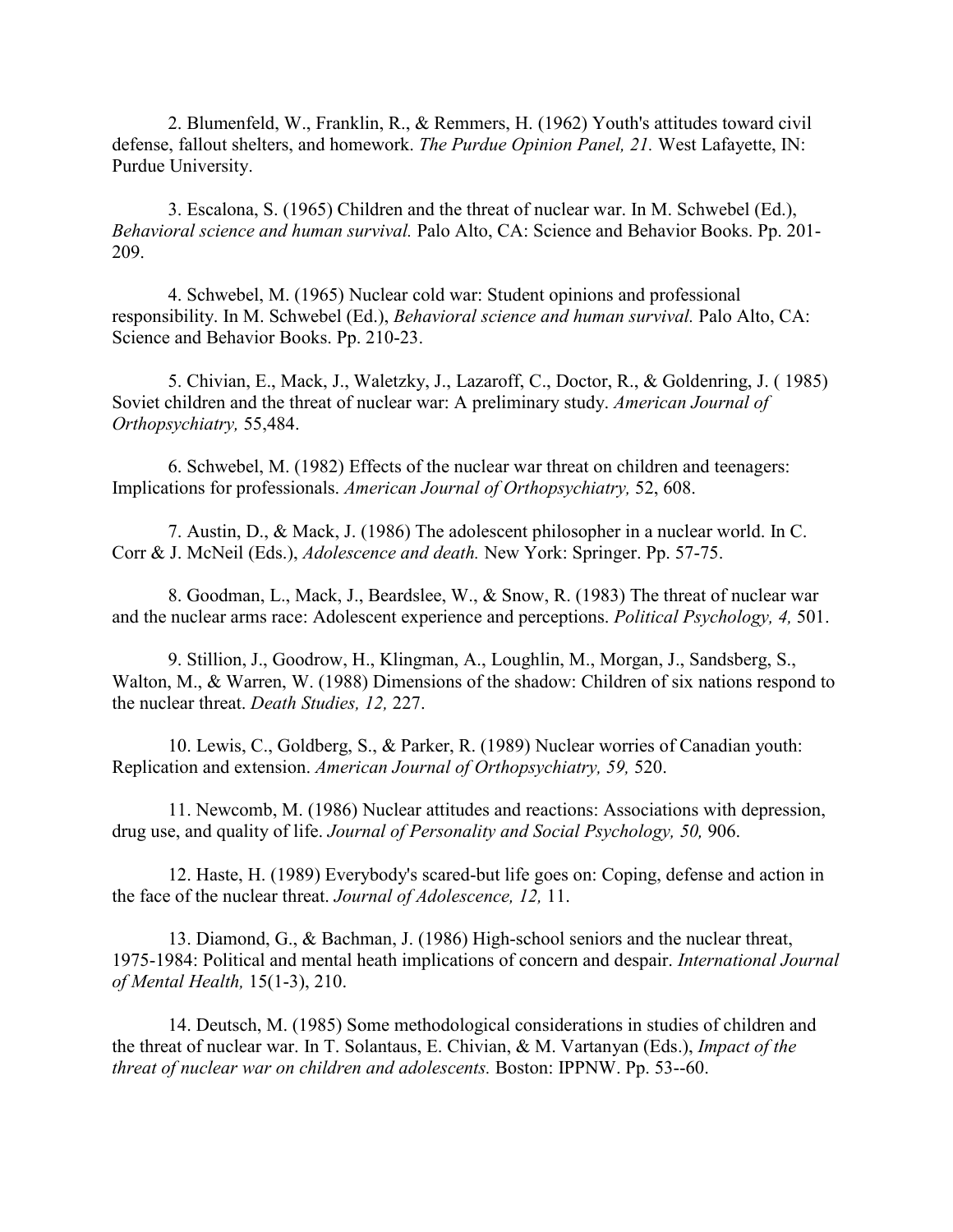15. Beardslee, W., & Mack, J. (1986) Youth and children and the nuclear threat *Newsletter for the Society for Research in Child Development,* Winter, p. 1.

16. Tizard, B. (1989) Old and new paradigms: Research on young people's response to the nuclear threat. *Journal of Adolescence, 12,* 1.

17. Coles, R. (1986) *The political life of children.* Boston: Atlantic Monthly Press.

18. Coles, R. (1985) Children and the bomb. *New York Times Magazine,* 8 December, p. 44.

19. Adelson, J., & Finn, C.E. (1985) Terrorizing children. *Commentary,* 79(4), 29.

20. London, H. ( 1987) *Armageddon in the classroom: An examination of nuclear education.* Lanham, MD: University Press of America.

21. Bachman, J. (1983) American high school seniors view the military: 1976-1982. *Armed Forces and Society, 10,* 86.

22. Solantaus, T., Rimpela, M., & Taipale, V. (1984) The threat of war in the minds of 12-18 year olds in Finland. *Lancet,* 1(8380), 784.

23. Goldberg, S., LaCombe, S., Levinson, D., Parker, K., Ross, C., & Sommers, F. (1985) Thinking about the threat of nuclear war: Relevance to mental health. *American Journal of Orthopsychiatry,* 55, 503.

24. Goldenring, J., & Doctor, R. (1985) California adolescents' concerns about the threat of nuclear war. In T. Solantaus, E. Chivian, & M. Vartanyan (Eds.), *Impact of the threat of nuclear war on children and adolescents.* Boston: IPPNW. Pp. 112-33.

25. Tudge, J., & Chivian, E. (1989) Nuclear war in the minds of English youth: The influences of class, age, and gender. In K. Boehnke, M. Macpherson, & F. Schmidt (Eds.), *Leben unter atomarer Bedrohung* - *Ergebnisse internationaler psychologischer Forschung.* Heidelberg: Asanger. Pp. 179-93.

26. SAS [Statistical Analysis System] (1985) *SAS user's guide.* Cary, NC: SAS Institute.

27. Connell, R. (1972) Political socialization in the family. *Public Opinion Quarterly, 36,*  323.

28. Hess, R., & Tomey, J. (1967) *The development of political attitudes in children.* New York: Anchor.

29. Jennings, M., & Niemi, R. (1974) *The political character of adolescence.* Princeton, NJ: Princeton University Press.